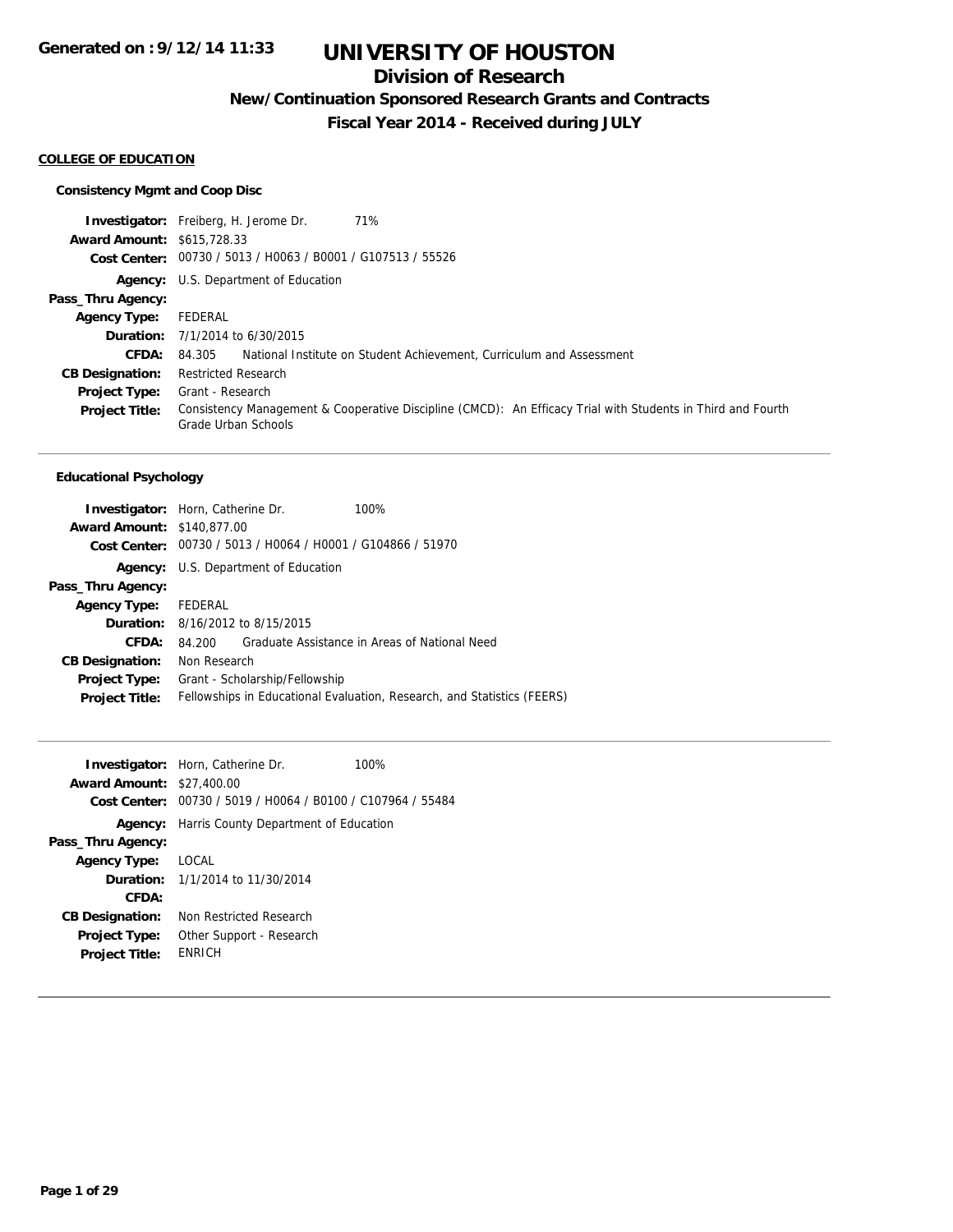# **Division of Research**

**New/Continuation Sponsored Research Grants and Contracts**

**Fiscal Year 2014 - Received during JULY**

#### **COLLEGE OF LIBERAL ARTS AND SOCIAL SCIENCES**

#### **Communication Disorders**

|                                   | <b>Investigator:</b> Bunta, Ferenc Dr.                           | 96%                                                                   |  |
|-----------------------------------|------------------------------------------------------------------|-----------------------------------------------------------------------|--|
| <b>Award Amount: \$144,480.00</b> |                                                                  |                                                                       |  |
|                                   | Cost Center: 00730 / 5013 / H0087 / B0001 / G105999 / 53505      |                                                                       |  |
| Agency:                           | National Institute on Deafness and Other Communication Disorders |                                                                       |  |
| Pass_Thru Agency:                 |                                                                  |                                                                       |  |
| <b>Agency Type:</b>               | FEDERAL                                                          |                                                                       |  |
|                                   | <b>Duration:</b> 8/1/2013 to 7/31/2016                           |                                                                       |  |
| CFDA:                             | 93 173                                                           | Research Related to Deafness and Communication Disorders              |  |
| <b>CB Designation:</b>            | <b>Restricted Research</b>                                       |                                                                       |  |
| <b>Project Type:</b>              | Grant - Research                                                 |                                                                       |  |
| <b>Project Title:</b>             |                                                                  | Phonological acquisition in bilingual children with cochlear implants |  |

#### **Cynthia Woods Mitchell Center for the Arts**

|                                   | <b>Investigator:</b> Farber, Karen Ms.                      | 100% |
|-----------------------------------|-------------------------------------------------------------|------|
| <b>Award Amount: \$240,000.00</b> |                                                             |      |
|                                   | Cost Center: 00730 / 5022 / H0473 / B0100 / C107485 / 54624 |      |
|                                   | <b>Agency:</b> Association of Performing Arts Presenters    |      |
| Pass_Thru Agency:                 |                                                             |      |
| <b>Agency Type: PROFIT</b>        |                                                             |      |
|                                   | <b>Duration:</b> 1/1/2014 to 1/31/2016                      |      |
| CFDA:                             |                                                             |      |
| <b>CB Designation:</b>            | Non Restricted Research                                     |      |
| Project Type:                     | Grant - Research                                            |      |
| <b>Project Title:</b>             | <b>INTERSECTIONS</b>                                        |      |

### **Psychology**

| <b>Award Amount: \$17,344.46</b> | 2%<br><b>Investigator:</b> Francis, David Dr.<br>Cost Center: 00730 / 5013 / H0063 / B0001 / G107513 / 55526                    |
|----------------------------------|---------------------------------------------------------------------------------------------------------------------------------|
|                                  | <b>Agency:</b> U.S. Department of Education                                                                                     |
| Pass_Thru Agency:                |                                                                                                                                 |
| Agency Type:                     | FEDERAL                                                                                                                         |
|                                  | <b>Duration:</b> 7/1/2014 to 6/30/2015                                                                                          |
| <b>CFDA:</b>                     | National Institute on Student Achievement, Curriculum and Assessment<br>84.305                                                  |
| <b>CB Designation:</b>           | <b>Restricted Research</b>                                                                                                      |
| Project Type:                    | Grant - Research<br>Consistency Management & Cooperative Discipline (CMCD): An Efficacy Trial with Students in Third and Fourth |
| <b>Project Title:</b>            | Grade Urban Schools                                                                                                             |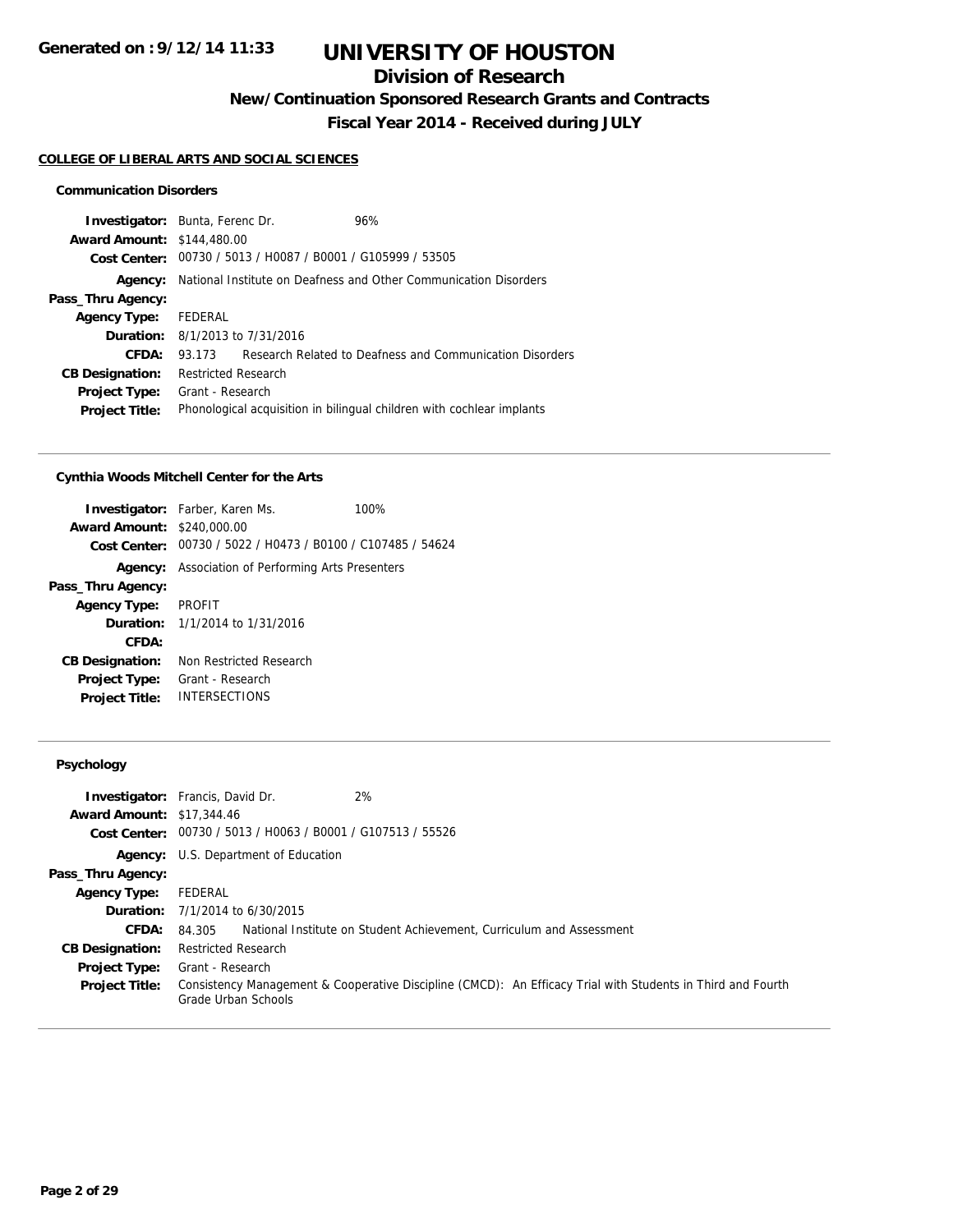# **UNIVERSITY OF HOUSTON**

## **Division of Research**

**New/Continuation Sponsored Research Grants and Contracts**

**Fiscal Year 2014 - Received during JULY**

#### **COLLEGE OF LIBERAL ARTS AND SOCIAL SCIENCES**

## **Psychology**

| <b>Award Amount: \$3,010.00</b> | <b>Investigator:</b> Hernandez, Arturo Dr.                       | 2%                                                                    |  |
|---------------------------------|------------------------------------------------------------------|-----------------------------------------------------------------------|--|
|                                 |                                                                  |                                                                       |  |
|                                 | Cost Center: 00730 / 5013 / H0087 / B0001 / G105999 / 53505      |                                                                       |  |
| Agency:                         | National Institute on Deafness and Other Communication Disorders |                                                                       |  |
| Pass_Thru Agency:               |                                                                  |                                                                       |  |
| <b>Agency Type:</b>             | FEDERAL                                                          |                                                                       |  |
|                                 | <b>Duration:</b> $8/1/2013$ to $7/31/2016$                       |                                                                       |  |
| CFDA:                           | 93.173                                                           | Research Related to Deafness and Communication Disorders              |  |
| <b>CB Designation:</b>          | <b>Restricted Research</b>                                       |                                                                       |  |
| <b>Project Type:</b>            | Grant - Research                                                 |                                                                       |  |
| <b>Project Title:</b>           |                                                                  | Phonological acquisition in bilingual children with cochlear implants |  |

| <b>Investigator:</b> Mehta, Paras Dr. |                                                             |  | 30%                                                   |
|---------------------------------------|-------------------------------------------------------------|--|-------------------------------------------------------|
| <b>Award Amount: \$4,245.30</b>       |                                                             |  |                                                       |
|                                       | Cost Center: 00730 / 5043 / H0288 / B0001 / G108407 / 55410 |  |                                                       |
| Agency:                               | Michael E. DeBakey Veterans Affairs Medical Center          |  |                                                       |
|                                       | Pass_Thru Agency: Veterans Administration                   |  |                                                       |
| <b>Agency Type:</b>                   | FEDERAL                                                     |  |                                                       |
|                                       | <b>Duration:</b> $4/1/2014$ to $9/30/2014$                  |  |                                                       |
| <b>CFDA:</b>                          | 27.011                                                      |  | Intergovermental Personnel Act (IPA) Mobility Program |
| <b>CB Designation:</b>                | <b>Restricted Research</b>                                  |  |                                                       |
| <b>Project Type:</b>                  | Contract - Research                                         |  |                                                       |
| <b>Project Title:</b>                 | Peer Facilities VISN Contract FY 14-15                      |  |                                                       |
|                                       |                                                             |  |                                                       |

| <b>Investigator:</b> Mehta, Paras Dr.<br><b>Award Amount: \$3,795.90</b> |                                                       | Cost Center: 00730 / 5013 / H0288 / B0001 / G108467 / 55444 | 30%                                                   |
|--------------------------------------------------------------------------|-------------------------------------------------------|-------------------------------------------------------------|-------------------------------------------------------|
| Agency:                                                                  | Michael E. DeBakey Veterans Affairs Medical Center    |                                                             |                                                       |
|                                                                          | Pass_Thru Agency: Veterans Administration             |                                                             |                                                       |
| <b>Agency Type:</b>                                                      | <b>FEDERAL</b>                                        |                                                             |                                                       |
|                                                                          | <b>Duration:</b> 4/1/2014 to 9/30/2014                |                                                             |                                                       |
| CFDA:                                                                    | 27.011                                                |                                                             | Intergovermental Personnel Act (IPA) Mobility Program |
| <b>CB Designation:</b>                                                   | <b>Restricted Research</b>                            |                                                             |                                                       |
| <b>Project Type:</b>                                                     | Special Research Agreement - Research                 |                                                             |                                                       |
| <b>Project Title:</b>                                                    | Peer Facilities VISN Contract FY 14-15 - Sonya Stokes |                                                             |                                                       |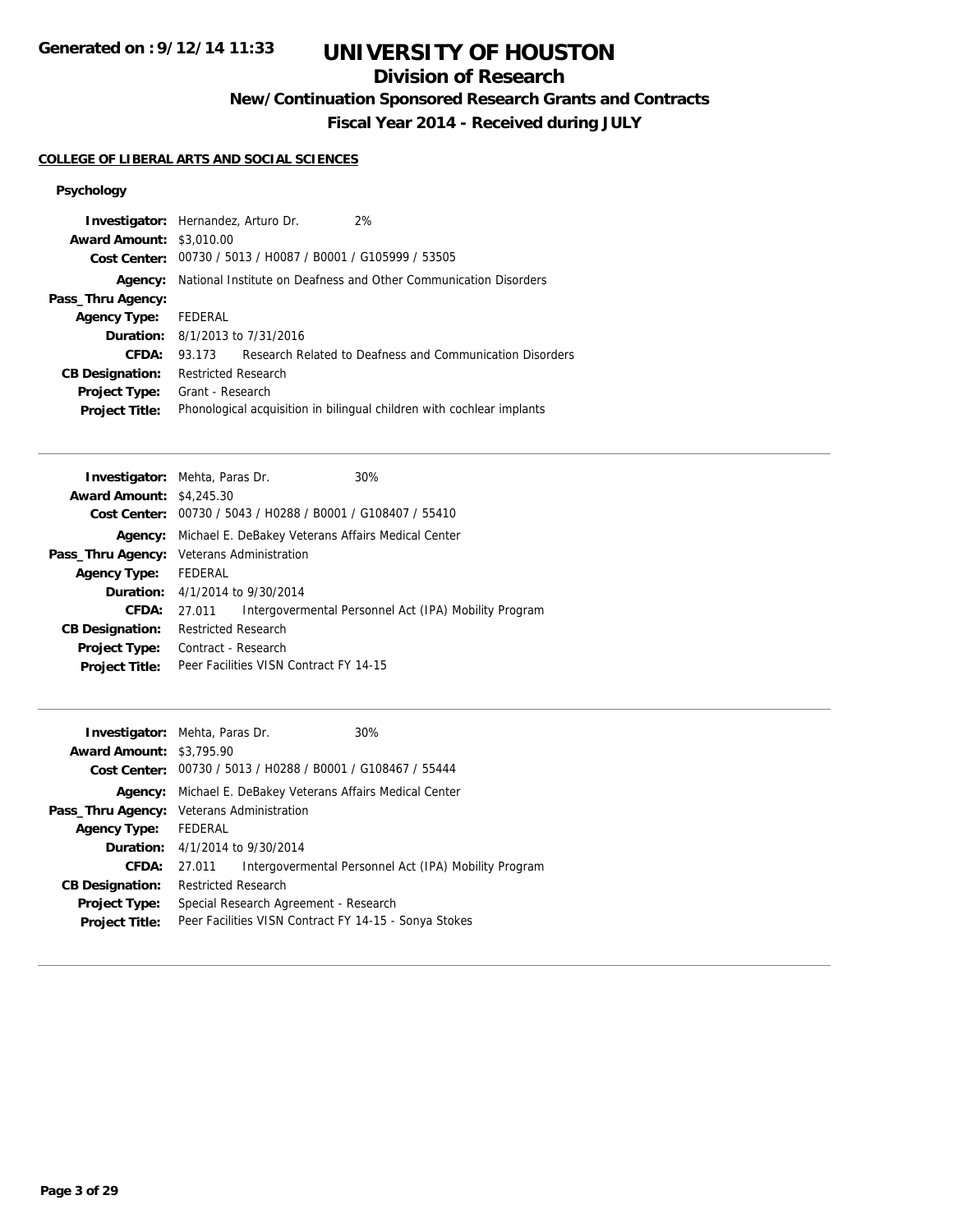# **UNIVERSITY OF HOUSTON**

## **Division of Research**

**New/Continuation Sponsored Research Grants and Contracts**

**Fiscal Year 2014 - Received during JULY**

### **COLLEGE OF LIBERAL ARTS AND SOCIAL SCIENCES**

## **Psychology**

| <b>Award Amount: \$34,688.92</b><br>Pass_Thru Agency:<br><b>Agency Type:</b><br>CFDA:<br><b>CB Designation:</b><br><b>Project Type:</b><br>Project Title:                         | Investigator: Carlson, Coleen Dr.<br>4%<br>Cost Center: 00730 / 5013 / H0063 / B0001 / G107513 / 55526<br>Agency: U.S. Department of Education<br>FEDERAL<br><b>Duration:</b> 7/1/2014 to 6/30/2015<br>84.305<br>National Institute on Student Achievement, Curriculum and Assessment<br><b>Restricted Research</b><br>Grant - Research<br>Consistency Management & Cooperative Discipline (CMCD): An Efficacy Trial with Students in Third and Fourth<br>Grade Urban Schools |
|-----------------------------------------------------------------------------------------------------------------------------------------------------------------------------------|-------------------------------------------------------------------------------------------------------------------------------------------------------------------------------------------------------------------------------------------------------------------------------------------------------------------------------------------------------------------------------------------------------------------------------------------------------------------------------|
| <b>Award Amount: \$3,010.00</b><br>Agency:<br>Pass_Thru Agency:<br><b>Agency Type:</b><br>CFDA: 93.173<br><b>CB Designation:</b><br><b>Project Type:</b><br><b>Project Title:</b> | 2%<br>Investigator: Francis, David Dr.<br>Cost Center: 00730 / 5013 / H0087 / B0001 / G105999 / 53505<br>National Institute on Deafness and Other Communication Disorders<br>FEDERAL<br><b>Duration:</b> 8/1/2013 to 7/31/2016<br>Research Related to Deafness and Communication Disorders<br><b>Restricted Research</b><br>Grant - Research<br>Phonological acquisition in bilingual children with cochlear implants                                                         |
| <b>Award Amount: \$2,298.00</b><br>Pass_Thru Agency:<br><b>Agency Type:</b><br>CFDA: 93.279<br><b>CB Designation:</b><br><b>Project Type:</b><br><b>Project Title:</b>            | 100%<br>Investigator: Farris, Samantha Ms.<br>Cost Center: 00730 / 5013 / H0125 / B0100 / G105631 / 52916<br><b>Agency:</b> National Institute on Drug Abuse<br><b>FEDERAL</b><br><b>Duration:</b> 9/1/2013 to 8/31/2015<br>Drug Abuse Research Programs<br>Non Restricted Research<br>Grant - Research<br>Panic-Relevant Sensations and Smoking Motivation                                                                                                                   |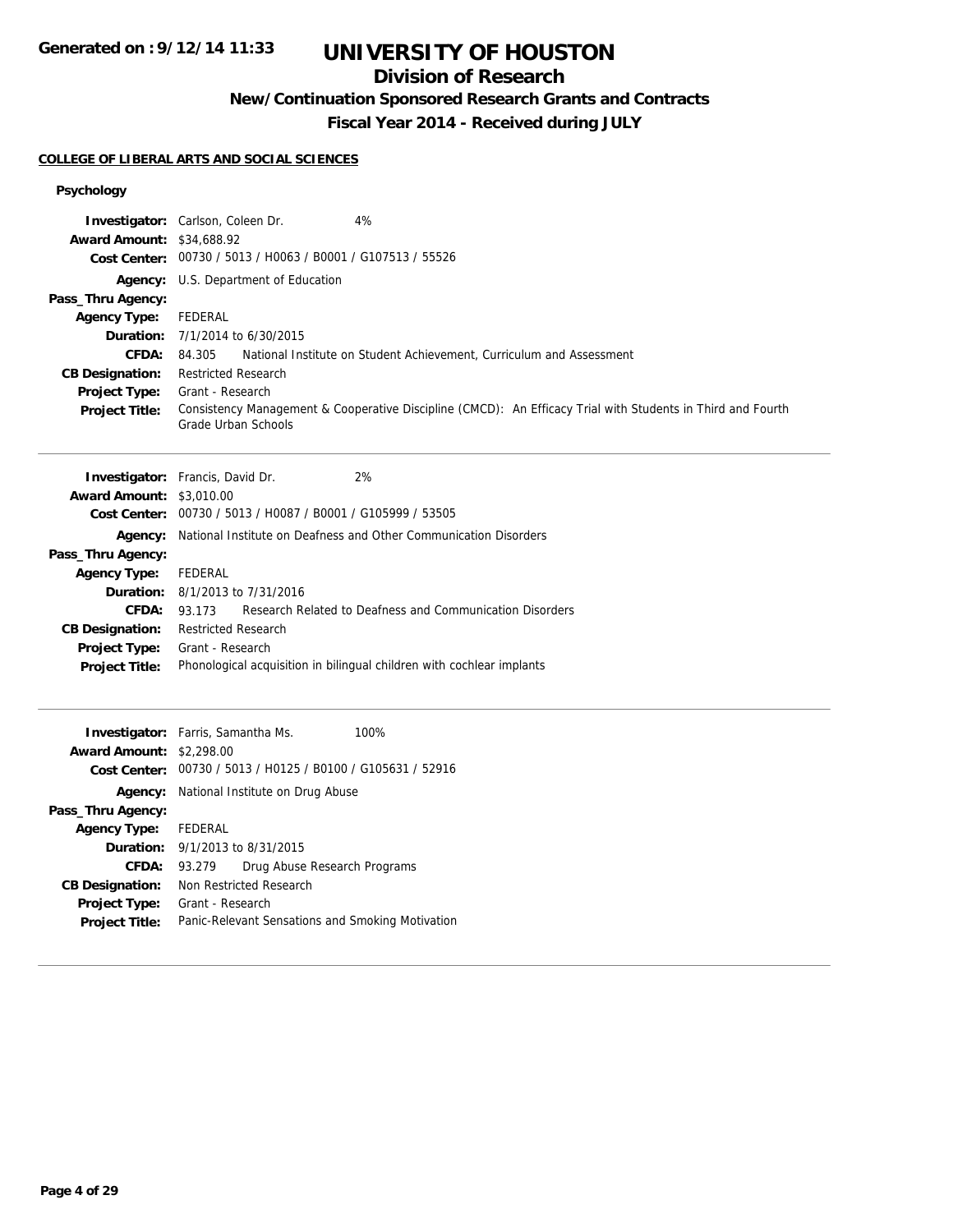# **UNIVERSITY OF HOUSTON**

## **Division of Research**

**New/Continuation Sponsored Research Grants and Contracts**

**Fiscal Year 2014 - Received during JULY**

### **COLLEGE OF LIBERAL ARTS AND SOCIAL SCIENCES**

## **Sociology**

|                                  | <b>Investigator:</b> Augustine, Jennifer Dr.<br>100%        |
|----------------------------------|-------------------------------------------------------------|
| <b>Award Amount: \$77,008.00</b> |                                                             |
| Cost Center:                     | 00730 / 5013 / H0126 / B0001 / G106096 / 53621              |
| Agency:                          | National Institute of Child Health and Human Development    |
| Pass_Thru Agency:                |                                                             |
| Agency Type: FEDERAL             |                                                             |
|                                  | <b>Duration:</b> 7/12/2013 to 6/30/2015                     |
| CFDA:                            | Center for Research for Mothers and Children<br>93.865      |
| <b>CB Designation:</b>           | <b>Restricted Research</b>                                  |
| <b>Project Type:</b>             | Grant - Research                                            |
| <b>Project Title:</b>            | Mother's Education After Childbearing and Family Well-being |

### **COLLEGE OF NATURAL SCIENCES AND MATHEMATICS**

## **Biology/Biochemistry**

|                                   | <b>Investigator:</b> Fox, George E. Dr.                     | 90%                                                                                               |
|-----------------------------------|-------------------------------------------------------------|---------------------------------------------------------------------------------------------------|
| <b>Award Amount: \$126,711.90</b> |                                                             |                                                                                                   |
|                                   | Cost Center: 00730 / 5013 / H0104 / B0001 / G107122 / 55649 |                                                                                                   |
|                                   |                                                             | <b>Agency:</b> NASA - National Aeronautics and Space Administration - Goddard Space Flight Center |
|                                   |                                                             |                                                                                                   |
| Pass_Thru Agency:                 |                                                             |                                                                                                   |
| <b>Agency Type:</b>               | FEDERAL                                                     |                                                                                                   |
|                                   | <b>Duration:</b> 7/1/2014 to 6/30/2017                      |                                                                                                   |
| <b>CFDA:</b>                      | Aerospace Education Services Program<br>43.001              |                                                                                                   |
| <b>CB Designation:</b>            | <b>Restricted Research</b>                                  |                                                                                                   |
| <b>Project Type:</b>              | Grant - Research                                            |                                                                                                   |
| <b>Project Title:</b>             | Evolutionary History of the Translation Machinery           |                                                                                                   |
|                                   |                                                             |                                                                                                   |

|                                   | <b>Investigator:</b> Pennings, Steve Dr.                    | 50%                                                                                                    |  |
|-----------------------------------|-------------------------------------------------------------|--------------------------------------------------------------------------------------------------------|--|
| <b>Award Amount: \$153,551.00</b> |                                                             |                                                                                                        |  |
|                                   | Cost Center: 00730 / 5015 / H0104 / B0001 / G107110 / 55696 |                                                                                                        |  |
|                                   | <b>Agency:</b> Texas A&M University                         |                                                                                                        |  |
|                                   |                                                             | <b>Pass_Thru Agency:</b> U.S. Department of Commerce - National Oceanic and Atmospheric Administration |  |
| <b>Agency Type:</b>               | FEDERAL                                                     |                                                                                                        |  |
|                                   | <b>Duration:</b> $2/1/2014$ to $1/31/2015$                  |                                                                                                        |  |
|                                   | <b>CFDA:</b> 11.417 Sea Grant Support                       |                                                                                                        |  |
| <b>CB Designation:</b>            | <b>Restricted Research</b>                                  |                                                                                                        |  |
| <b>Project Type:</b>              | Co-Op Agreement - Research                                  |                                                                                                        |  |
| <b>Project Title:</b>             |                                                             | Mangroves are invading Texas salt marshes: what are the consequences?                                  |  |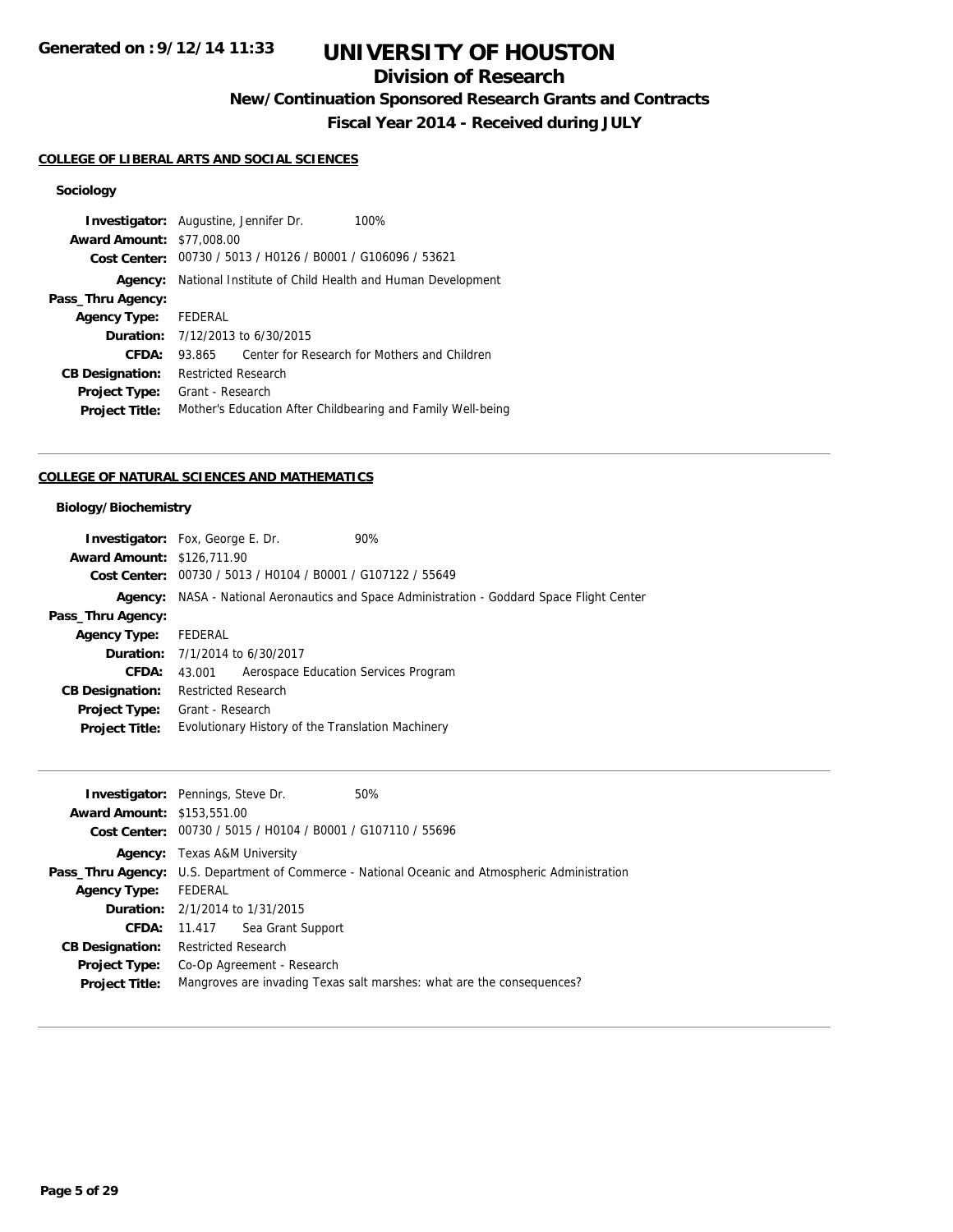# **UNIVERSITY OF HOUSTON**

## **Division of Research**

**New/Continuation Sponsored Research Grants and Contracts**

**Fiscal Year 2014 - Received during JULY**

### **COLLEGE OF NATURAL SCIENCES AND MATHEMATICS**

### **Chemistry**

|                                   | 100%<br><b>Investigator:</b> Gilbertson, Scott Dr.                               |
|-----------------------------------|----------------------------------------------------------------------------------|
| <b>Award Amount: \$255,590.00</b> |                                                                                  |
|                                   | Cost Center: 00730 / 5015 / H0107 / B0001 / G108384 / 55210                      |
| Agency:                           | University of Texas Medical Branch at Galveston                                  |
|                                   | <b>Pass_Thru Agency:</b> National Institute on Drug Abuse                        |
| <b>Agency Type:</b>               | FEDERAL                                                                          |
|                                   | <b>Duration:</b> 5/1/2014 to 4/30/2015                                           |
|                                   | Drug Abuse Research Programs<br><b>CFDA:</b> 93.279                              |
| <b>CB Designation:</b>            | <b>Restricted Research</b>                                                       |
|                                   | <b>Project Type:</b> Grant - Research                                            |
| <b>Project Title:</b>             | NOVEL PROBES FOR THE STUDY OF 5-HT2AR: 5-HT2CR BALANCE AND DIMERIZATION - year 2 |

|                        | <b>Investigator:</b> Hoffman, David M. Dr.<br>62.5% |  |  |
|------------------------|-----------------------------------------------------|--|--|
| <b>Award Amount:</b>   | \$1,662,500.00                                      |  |  |
| Cost Center:           | 00730 / 5021 / H0107 / B0001 / C107492 / 55556      |  |  |
| Agency:                | The Welch Foundation                                |  |  |
| Pass_Thru Agency:      |                                                     |  |  |
| <b>Agency Type:</b>    | <b>FOUNDATION</b>                                   |  |  |
|                        | <b>Duration:</b> 6/1/2014 to 5/31/2019              |  |  |
| CFDA:                  |                                                     |  |  |
| <b>CB Designation:</b> | Restricted Research                                 |  |  |
| <b>Project Type:</b>   | Grant - Research                                    |  |  |
| <b>Project Title:</b>  | Center of Excellence in Polymer Chemistry           |  |  |
|                        |                                                     |  |  |

|                                  | 100%<br><b>Investigator:</b> Yang, Ding-Shyue Prof.                                                                                          |  |
|----------------------------------|----------------------------------------------------------------------------------------------------------------------------------------------|--|
| <b>Award Amount: \$55,000.00</b> |                                                                                                                                              |  |
|                                  | Cost Center: 00730 / 5021 / H0107 / B0001 / G107689 / 55674                                                                                  |  |
|                                  | <b>Agency:</b> American Chemical Society                                                                                                     |  |
| Pass_Thru Agency:                |                                                                                                                                              |  |
| <b>Agency Type:</b>              | NON PROFIT                                                                                                                                   |  |
|                                  | <b>Duration:</b> 9/1/2014 to 8/31/2016                                                                                                       |  |
| CFDA:                            |                                                                                                                                              |  |
| <b>CB Designation:</b>           | <b>Restricted Research</b>                                                                                                                   |  |
| <b>Project Type:</b>             | Grant - Research                                                                                                                             |  |
| <b>Project Title:</b>            | Direct Visualization of Interfacial Energy-Transfer and Charge-Transfer Dynamics of Thin Ionic Liquid Films by<br>Ultrafast Electron Imaging |  |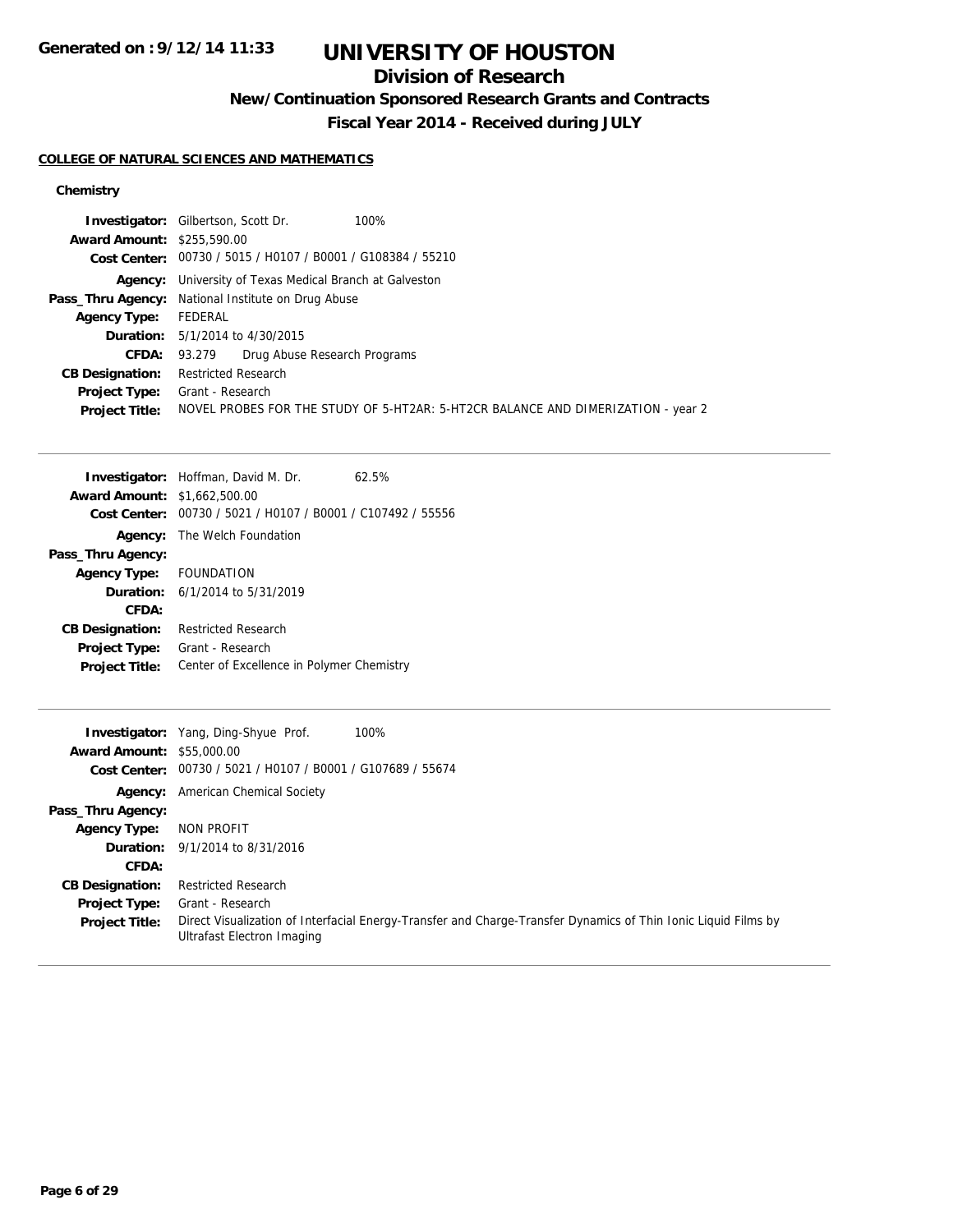# **UNIVERSITY OF HOUSTON**

# **Division of Research**

**New/Continuation Sponsored Research Grants and Contracts**

**Fiscal Year 2014 - Received during JULY**

### **COLLEGE OF NATURAL SCIENCES AND MATHEMATICS**

## **Chemistry**

|                                  | <b>Investigator:</b> Lee, T. Randall Dr.<br>60%                                     |  |  |  |
|----------------------------------|-------------------------------------------------------------------------------------|--|--|--|
| <b>Award Amount: \$36,000.00</b> |                                                                                     |  |  |  |
|                                  | Cost Center: 00730 / 5013 / H0107 / B0001 / C108389 / 55592                         |  |  |  |
|                                  | <b>Agency:</b> U.S. Air Force - Asian Office of Aerospace Research & Development    |  |  |  |
| Pass_Thru Agency:                |                                                                                     |  |  |  |
| <b>Agency Type:</b>              | FEDERAL                                                                             |  |  |  |
|                                  | <b>Duration:</b> 6/25/2014 to 12/24/2015                                            |  |  |  |
| CFDA:                            | 12.800 Air Force Defense Research Sciences Program                                  |  |  |  |
| <b>CB Designation:</b>           | <b>Restricted Research</b>                                                          |  |  |  |
|                                  | <b>Project Type:</b> Grant - Research                                               |  |  |  |
| <b>Project Title:</b>            | Metal Nanoshells for Plasmonically Enhanced Solar-to-Fuel Photocatalytic Conversion |  |  |  |

| <b>Investigator:</b> Bittner, Eric R. Dr. |                                                                              |                                    | 100% |  |
|-------------------------------------------|------------------------------------------------------------------------------|------------------------------------|------|--|
| <b>Award Amount: \$280,000.00</b>         |                                                                              |                                    |      |  |
|                                           | Cost Center: 00730 / 5013 / H0107 / B0001 / G107454 / 55596                  |                                    |      |  |
|                                           | <b>Agency:</b> National Science Foundation                                   |                                    |      |  |
| Pass_Thru Agency:                         |                                                                              |                                    |      |  |
| Agency Type: FEDERAL                      |                                                                              |                                    |      |  |
|                                           | <b>Duration:</b> 9/1/2014 to 8/31/2017                                       |                                    |      |  |
| <b>CFDA:</b>                              | 47.049                                                                       | Mathematical and Physical Sciences |      |  |
| <b>CB Designation:</b>                    | Restricted Research                                                          |                                    |      |  |
|                                           | <b>Project Type:</b> Grant - Research                                        |                                    |      |  |
| <b>Project Title:</b>                     | Theory and models for electronic dynamics in organic type II semiconductors. |                                    |      |  |

### **Computer Science**

|                                  | <b>Investigator:</b> Kakadiaris, Ioannis Dr.<br>16%                                                                                                  |  |  |
|----------------------------------|------------------------------------------------------------------------------------------------------------------------------------------------------|--|--|
| <b>Award Amount: \$12,574.08</b> |                                                                                                                                                      |  |  |
|                                  | Cost Center: 00730 / 5013 / H0110 / B0001 / G106180 / 53725                                                                                          |  |  |
|                                  | <b>Agency:</b> National Science Foundation                                                                                                           |  |  |
| Pass_Thru Agency:                |                                                                                                                                                      |  |  |
| <b>Agency Type:</b>              | FEDERAL                                                                                                                                              |  |  |
|                                  | <b>Duration:</b> 8/1/2013 to 7/31/2016                                                                                                               |  |  |
| <b>CFDA:</b>                     | Mathematical and Physical Sciences<br>47.049                                                                                                         |  |  |
| <b>CB Designation:</b>           | <b>Restricted Research</b>                                                                                                                           |  |  |
| <b>Project Type:</b>             | Grant - Research                                                                                                                                     |  |  |
| <b>Project Title:</b>            | Sparse 3D-Data Representations from Compactly Supported Atoms for Rigid Motion Invariant Classification with<br>Applications to Neuroscience Imaging |  |  |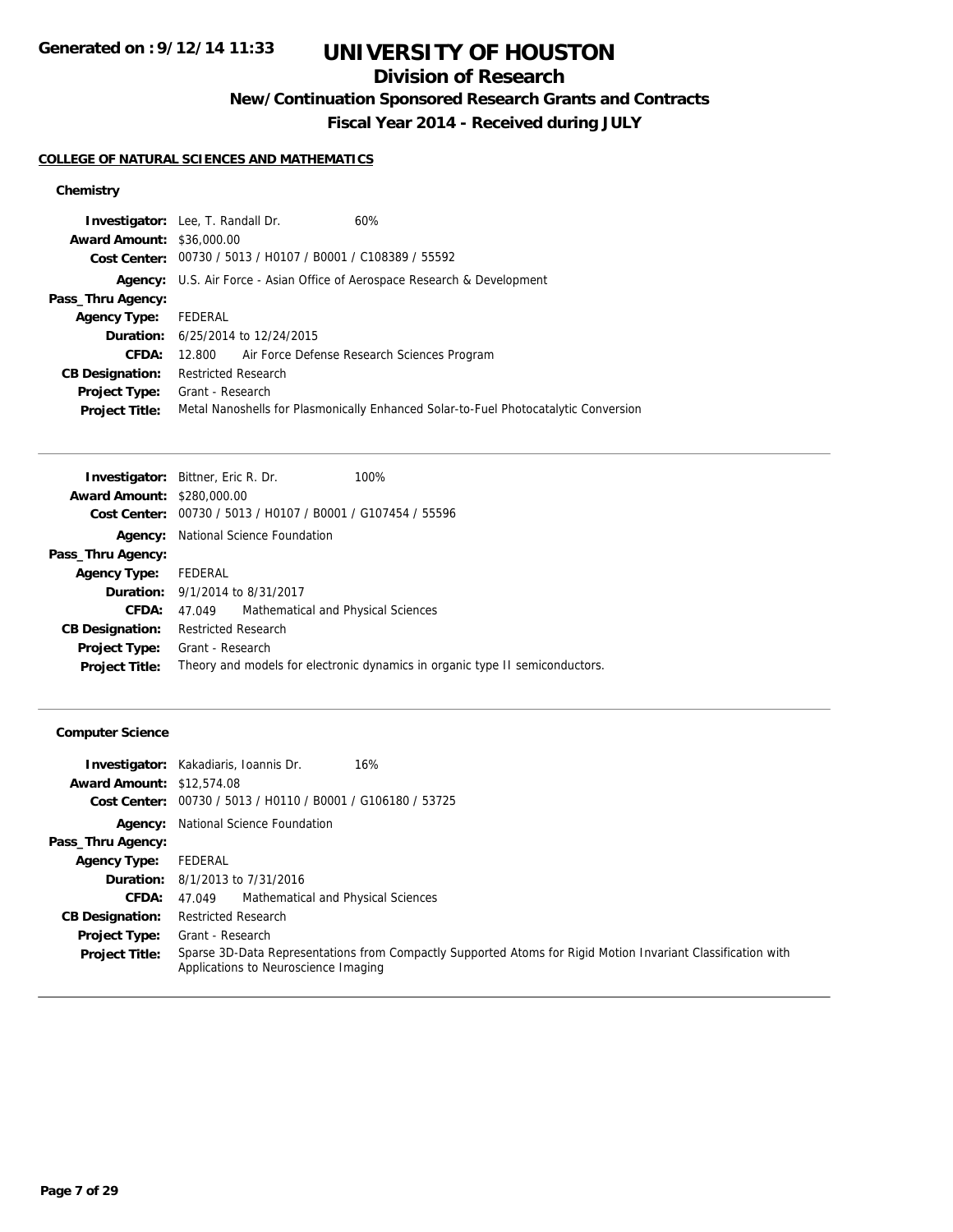# **UNIVERSITY OF HOUSTON**

## **Division of Research**

**New/Continuation Sponsored Research Grants and Contracts**

**Fiscal Year 2014 - Received during JULY**

#### **COLLEGE OF NATURAL SCIENCES AND MATHEMATICS**

### **Earth & Atmospheric Sciences**

|                                 | <b>Investigator:</b> Hall, Stuart A. Dr.                    | 33%                                                          |  |
|---------------------------------|-------------------------------------------------------------|--------------------------------------------------------------|--|
| <b>Award Amount: \$8,250.00</b> |                                                             |                                                              |  |
|                                 | Cost Center: 00730 / 5022 / H0109 / B0001 / C107283 / 55458 |                                                              |  |
|                                 | <b>Agency:</b> Various Private Profit Agencies              |                                                              |  |
| Pass_Thru Agency:               |                                                             |                                                              |  |
| <b>Agency Type:</b>             | <b>PROFIT</b>                                               |                                                              |  |
|                                 | <b>Duration:</b> 6/1/2014 to 5/31/2015                      |                                                              |  |
| CFDA:                           |                                                             |                                                              |  |
| <b>CB Designation:</b>          | <b>Restricted Research</b>                                  |                                                              |  |
| <b>Project Type:</b>            | Contract - Research                                         |                                                              |  |
| <b>Project Title:</b>           |                                                             | Igneous Rocks of the Gulf of Mexico region (iGoM) Consortium |  |

|                                                | 34%                                                                                                                                                       |
|------------------------------------------------|-----------------------------------------------------------------------------------------------------------------------------------------------------------|
| \$8,500.00                                     |                                                                                                                                                           |
| 00730 / 5022 / H0109 / B0001 / C107283 / 55458 |                                                                                                                                                           |
|                                                |                                                                                                                                                           |
|                                                |                                                                                                                                                           |
| <b>PROFIT</b>                                  |                                                                                                                                                           |
|                                                |                                                                                                                                                           |
|                                                |                                                                                                                                                           |
| <b>Restricted Research</b>                     |                                                                                                                                                           |
| Contract - Research                            |                                                                                                                                                           |
|                                                | Igneous Rocks of the Gulf of Mexico region (iGoM) Consortium                                                                                              |
|                                                | Investigator: Murphy, Michael Dr.<br><b>Award Amount:</b><br><b>Agency:</b> Various Private Profit Agencies<br><b>Duration:</b> $6/1/2014$ to $5/31/2015$ |

| <b>Award Amount: \$40,000.00</b> | <b>Investigator:</b> Han, De-Hua Dr.                        | 100% |  |
|----------------------------------|-------------------------------------------------------------|------|--|
|                                  | Cost Center: 00730 / 5022 / H0109 / B0001 / C106965 / 53599 |      |  |
|                                  | <b>Agency:</b> Various Private Profit Agencies              |      |  |
| Pass_Thru Agency:                |                                                             |      |  |
| <b>Agency Type:</b>              | <b>PROFIT</b>                                               |      |  |
|                                  | <b>Duration:</b> 5/30/2013 to 12/31/2020                    |      |  |
| CFDA:                            |                                                             |      |  |
| <b>CB Designation:</b>           | <b>Restricted Research</b>                                  |      |  |
| <b>Project Type:</b>             | Contract - Research                                         |      |  |
| <b>Project Title:</b>            | Fluid & Rock Properties and Seismic Hydrocarbon Indicators  |      |  |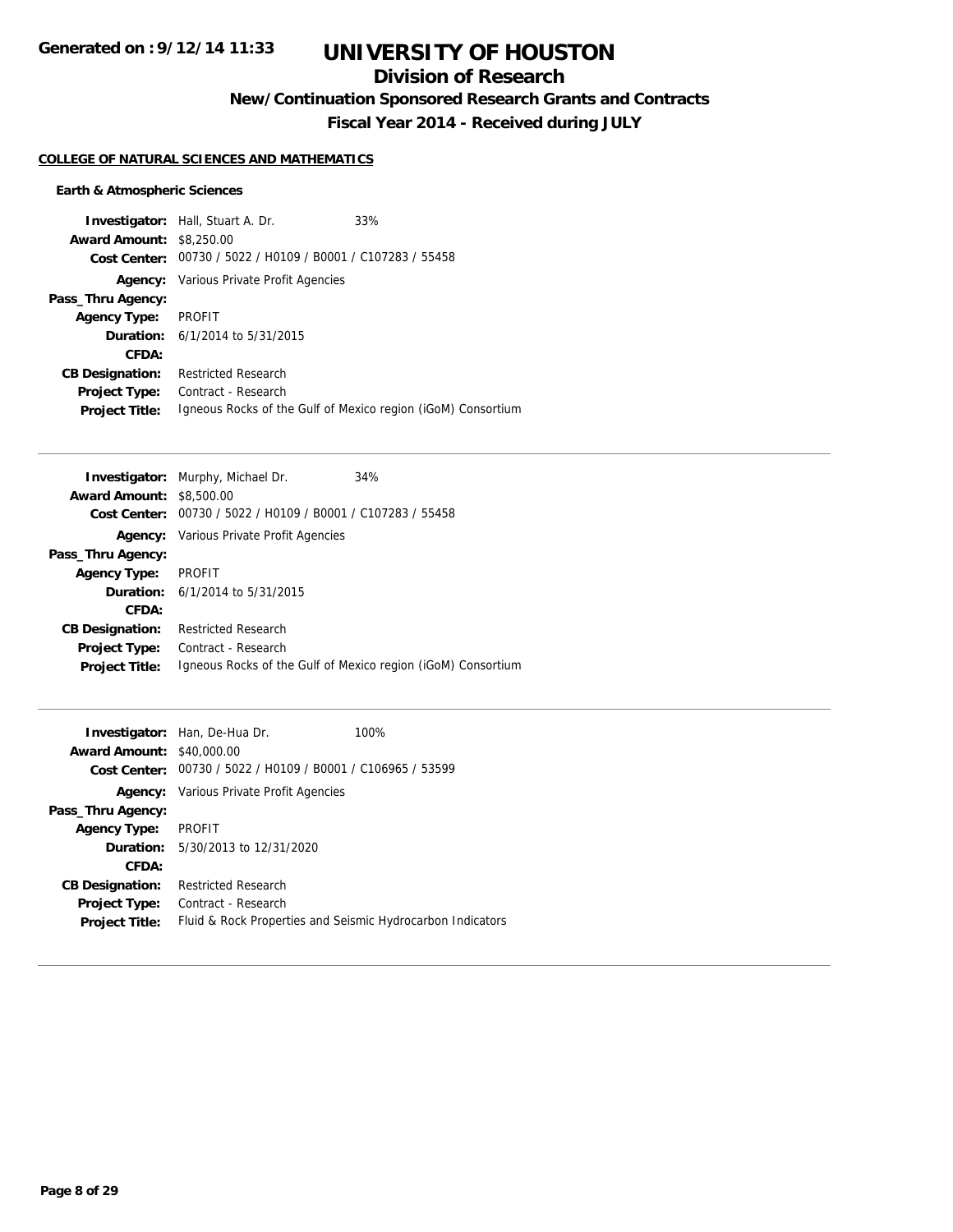## **Division of Research**

**New/Continuation Sponsored Research Grants and Contracts**

**Fiscal Year 2014 - Received during JULY**

#### **COLLEGE OF NATURAL SCIENCES AND MATHEMATICS**

#### **Earth & Atmospheric Sciences**

**Investigator:** Snow, Jonathan Dr. 33% **Award Amount:** \$8,250.00 **Cost Center:** 00730 / 5022 / H0109 / B0001 / C107283 / 55458 **Agency:** Various Private Profit Agencies **Pass\_Thru Agency: Agency Type:** PROFIT **Duration:** 6/1/2014 to 5/31/2015 **CFDA: CB Designation:** Restricted Research **Project Type:** Contract - Research **Project Title:** Igneous Rocks of the Gulf of Mexico region (iGoM) Consortium

#### **Mathematics**

| <b>Award Amount: \$25,148.16</b> | 32%<br><b>Investigator:</b> Labate, Demetrio Dr.<br>Cost Center: 00730 / 5013 / H0110 / B0001 / G106180 / 53725                                      |
|----------------------------------|------------------------------------------------------------------------------------------------------------------------------------------------------|
| Agency:                          | National Science Foundation                                                                                                                          |
| Pass_Thru Agency:                |                                                                                                                                                      |
| <b>Agency Type:</b>              | FEDERAL                                                                                                                                              |
|                                  | <b>Duration:</b> 8/1/2013 to 7/31/2016                                                                                                               |
| CFDA:                            | Mathematical and Physical Sciences<br>47.049                                                                                                         |
| <b>CB Designation:</b>           | <b>Restricted Research</b>                                                                                                                           |
| <b>Project Type:</b>             | Grant - Research                                                                                                                                     |
| <b>Project Title:</b>            | Sparse 3D-Data Representations from Compactly Supported Atoms for Rigid Motion Invariant Classification with<br>Applications to Neuroscience Imaging |

| <b>Award Amount: \$188,000.00</b> | <b>Investigator: Ott, William Dr.</b><br>100%<br>Cost Center: 00730 / 5013 / H0110 / B0001 / G107839 / 55557                 |  |  |  |  |
|-----------------------------------|------------------------------------------------------------------------------------------------------------------------------|--|--|--|--|
|                                   | <b>Agency:</b> National Science Foundation                                                                                   |  |  |  |  |
| Pass_Thru Agency:                 |                                                                                                                              |  |  |  |  |
| <b>Agency Type:</b>               | FEDERAL                                                                                                                      |  |  |  |  |
|                                   | <b>Duration:</b> 7/1/2014 to 6/30/2017                                                                                       |  |  |  |  |
| <b>CFDA:</b>                      | 47.049 Mathematical and Physical Sciences                                                                                    |  |  |  |  |
| <b>CB Designation:</b>            | <b>Restricted Research</b>                                                                                                   |  |  |  |  |
| <b>Project Title:</b>             | <b>Project Type:</b> Grant - Research<br>Delay dynamics: biochemical importance, large deviations, and statistical coherence |  |  |  |  |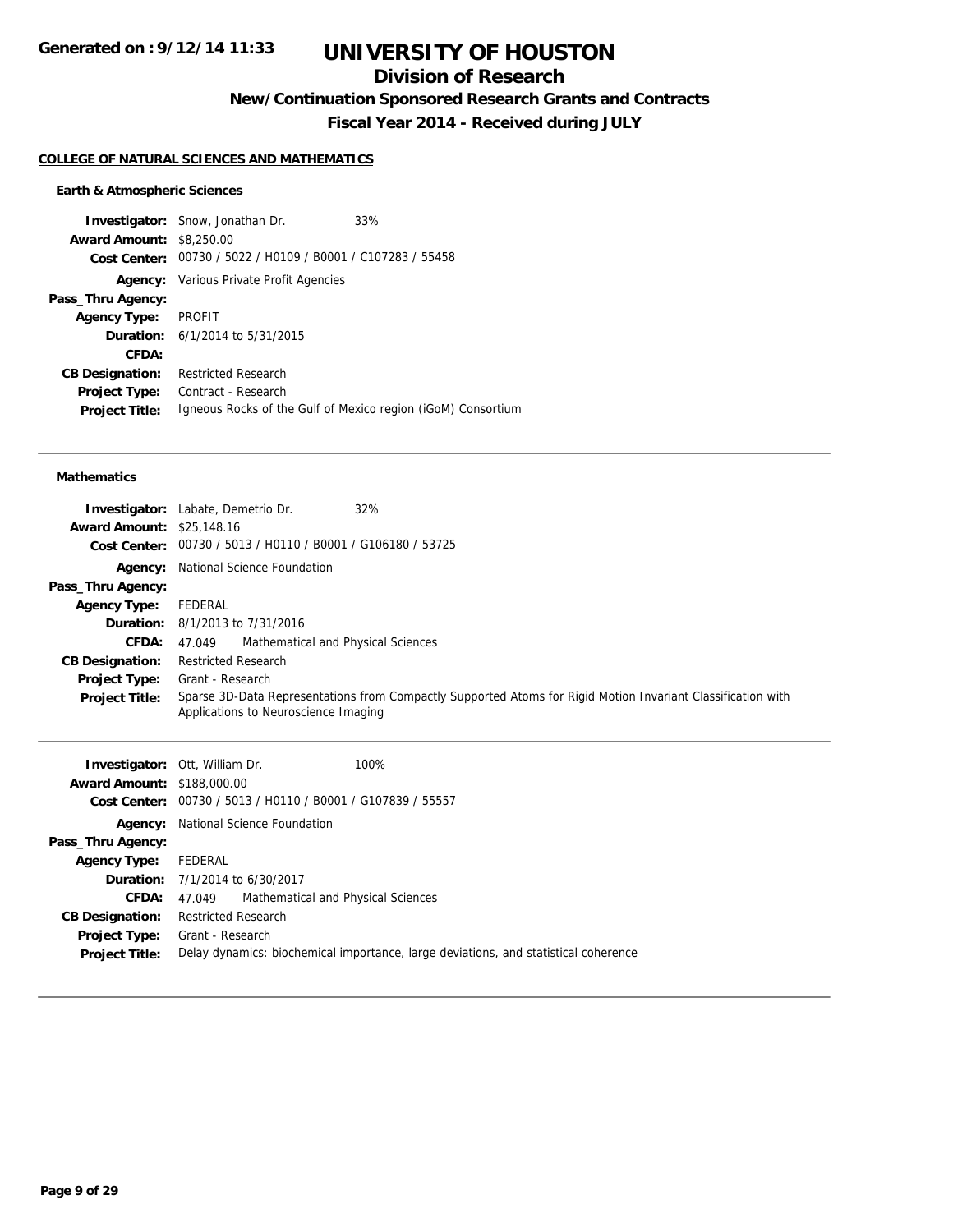# **UNIVERSITY OF HOUSTON**

## **Division of Research**

**New/Continuation Sponsored Research Grants and Contracts**

**Fiscal Year 2014 - Received during JULY**

### **COLLEGE OF NATURAL SCIENCES AND MATHEMATICS**

### **Mathematics**

| <b>Investigator:</b> Gorb, Yuliya Dr. |                                                             |                                    | 100%                                                                         |  |
|---------------------------------------|-------------------------------------------------------------|------------------------------------|------------------------------------------------------------------------------|--|
| <b>Award Amount: \$62,647.00</b>      |                                                             |                                    |                                                                              |  |
|                                       | Cost Center: 00730 / 5013 / H0110 / B0001 / G107263 / 55558 |                                    |                                                                              |  |
| Agency:                               | National Science Foundation                                 |                                    |                                                                              |  |
| Pass_Thru Agency:                     |                                                             |                                    |                                                                              |  |
| Agency Type: FEDERAL                  |                                                             |                                    |                                                                              |  |
|                                       | <b>Duration:</b> 8/1/2014 to 7/31/2019                      |                                    |                                                                              |  |
| <b>CFDA:</b>                          | 47.049                                                      | Mathematical and Physical Sciences |                                                                              |  |
| <b>CB Designation:</b>                | <b>Restricted Research</b>                                  |                                    |                                                                              |  |
| <b>Project Type:</b>                  | Grant - Research                                            |                                    |                                                                              |  |
| <b>Project Title:</b>                 |                                                             |                                    | CAREER: Multiscale Modeling, Analysis and Simulation for High Contrast Media |  |

|                        | <b>Investigator:</b> Auchmuty, James F. G. Dr.<br>100%      |  |
|------------------------|-------------------------------------------------------------|--|
| <b>Award Amount:</b>   | \$50,385.00                                                 |  |
|                        | Cost Center: 00730 / 5013 / H0110 / B0001 / G108245 / 55635 |  |
|                        | <b>Agency:</b> National Science Foundation                  |  |
| Pass_Thru Agency:      |                                                             |  |
| Agency Type: FEDERAL   |                                                             |  |
|                        | <b>Duration:</b> $6/1/2014$ to $8/31/2015$                  |  |
| CFDA:                  | Mathematical and Physical Sciences<br>47.049                |  |
| <b>CB Designation:</b> | <b>Restricted Research</b>                                  |  |
| <b>Project Type:</b>   | Grant - Research                                            |  |
| <b>Project Title:</b>  | Steklov Spectra and Div-curl Analysis - supplement          |  |

| <b>Award Amount: \$28,291.68</b> | 36%<br><b>Investigator:</b> Papadakis, Emanuel Dr.<br>Cost Center: 00730 / 5013 / H0110 / B0001 / G106180 / 53725                                    |  |  |
|----------------------------------|------------------------------------------------------------------------------------------------------------------------------------------------------|--|--|
|                                  | <b>Agency:</b> National Science Foundation                                                                                                           |  |  |
| Pass_Thru Agency:                |                                                                                                                                                      |  |  |
| Agency Type:                     | FEDERAL                                                                                                                                              |  |  |
|                                  | <b>Duration:</b> 8/1/2013 to 7/31/2016                                                                                                               |  |  |
| <b>CFDA:</b>                     | Mathematical and Physical Sciences<br>47.049                                                                                                         |  |  |
| <b>CB Designation:</b>           | <b>Restricted Research</b>                                                                                                                           |  |  |
| <b>Project Type:</b>             | Grant - Research                                                                                                                                     |  |  |
| <b>Project Title:</b>            | Sparse 3D-Data Representations from Compactly Supported Atoms for Rigid Motion Invariant Classification with<br>Applications to Neuroscience Imaging |  |  |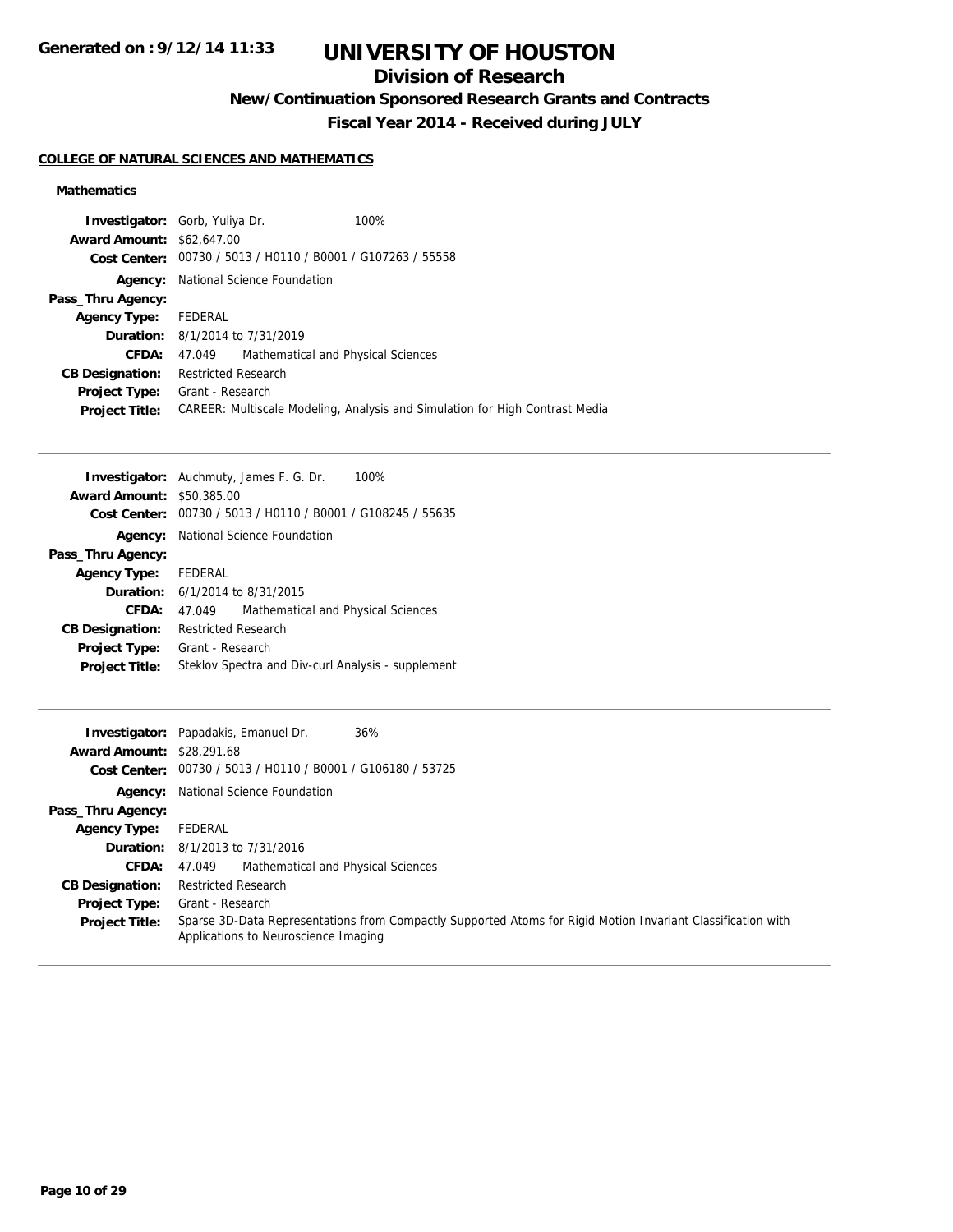# **UNIVERSITY OF HOUSTON**

## **Division of Research**

**New/Continuation Sponsored Research Grants and Contracts**

**Fiscal Year 2014 - Received during JULY**

### **COLLEGE OF NATURAL SCIENCES AND MATHEMATICS**

#### **Physics**

| <b>Award Amount: \$120,000.00</b> | <b>Investigator:</b> Cheung, Margaret Dr.<br>Cost Center: 00730 / 5013 / H0112 / B0001 / G099926 / 47064 | 100%                                                                  |
|-----------------------------------|----------------------------------------------------------------------------------------------------------|-----------------------------------------------------------------------|
|                                   | <b>Agency:</b> U.S. Department of Energy                                                                 |                                                                       |
| Pass_Thru Agency:                 |                                                                                                          |                                                                       |
| Agency Type: FEDERAL              |                                                                                                          |                                                                       |
|                                   | <b>Duration:</b> $9/1/2010$ to $8/31/2015$                                                               |                                                                       |
| <b>CFDA:</b>                      | 81.049                                                                                                   | Office of Energy Research Financial Assistance Program                |
| <b>CB Designation:</b>            | <b>Restricted Research</b>                                                                               |                                                                       |
| <b>Project Type:</b>              | Grant - Research                                                                                         |                                                                       |
| <b>Project Title:</b>             |                                                                                                          | Multiscale Investigation of Hydrocarbon Interactions in Porous Spaces |

| <b>Investigator:</b> Cheung, Margaret Dr.      | 100%                                                                      |  |
|------------------------------------------------|---------------------------------------------------------------------------|--|
| <b>Award Amount: \$268,281.00</b>              |                                                                           |  |
| 00730 / 5013 / H0112 / B0001 / G107867 / 55582 |                                                                           |  |
| National Science Foundation                    |                                                                           |  |
|                                                |                                                                           |  |
| FEDERAL                                        |                                                                           |  |
|                                                |                                                                           |  |
| <b>Biological Sciences</b><br>CFDA: 47.074     |                                                                           |  |
| <b>Restricted Research</b>                     |                                                                           |  |
| Grant - Research                               |                                                                           |  |
|                                                | Effects of Cellular Environment on Protein Structure and Folding Dynamics |  |
|                                                | <b>Duration:</b> 7/1/2014 to 6/30/2019                                    |  |

| <b>Investigator:</b> Ren, Zhifeng Dr.   |                                                             |                                         | 50%                                                |
|-----------------------------------------|-------------------------------------------------------------|-----------------------------------------|----------------------------------------------------|
| <b>Award Amount: \$117,365.50</b>       |                                                             |                                         |                                                    |
|                                         | Cost Center: 00730 / 5013 / H0452 / B0001 / G106779 / 53093 |                                         |                                                    |
|                                         | <b>Agency:</b> Ohio State University                        |                                         |                                                    |
| <b>Pass_Thru Agency: U.S. Air Force</b> |                                                             |                                         |                                                    |
| Agency Type: FEDERAL                    |                                                             |                                         |                                                    |
|                                         |                                                             | <b>Duration:</b> 1/1/2013 to 11/15/2014 |                                                    |
| CFDA:                                   |                                                             |                                         | 12.800 Air Force Defense Research Sciences Program |
| <b>CB Designation:</b>                  | <b>Restricted Research</b>                                  |                                         |                                                    |
| Project Type:                           | Grant - Research                                            |                                         |                                                    |
| <b>Project Title:</b>                   | MURI: Cryogenic Peltier Cooling                             |                                         |                                                    |
|                                         |                                                             |                                         |                                                    |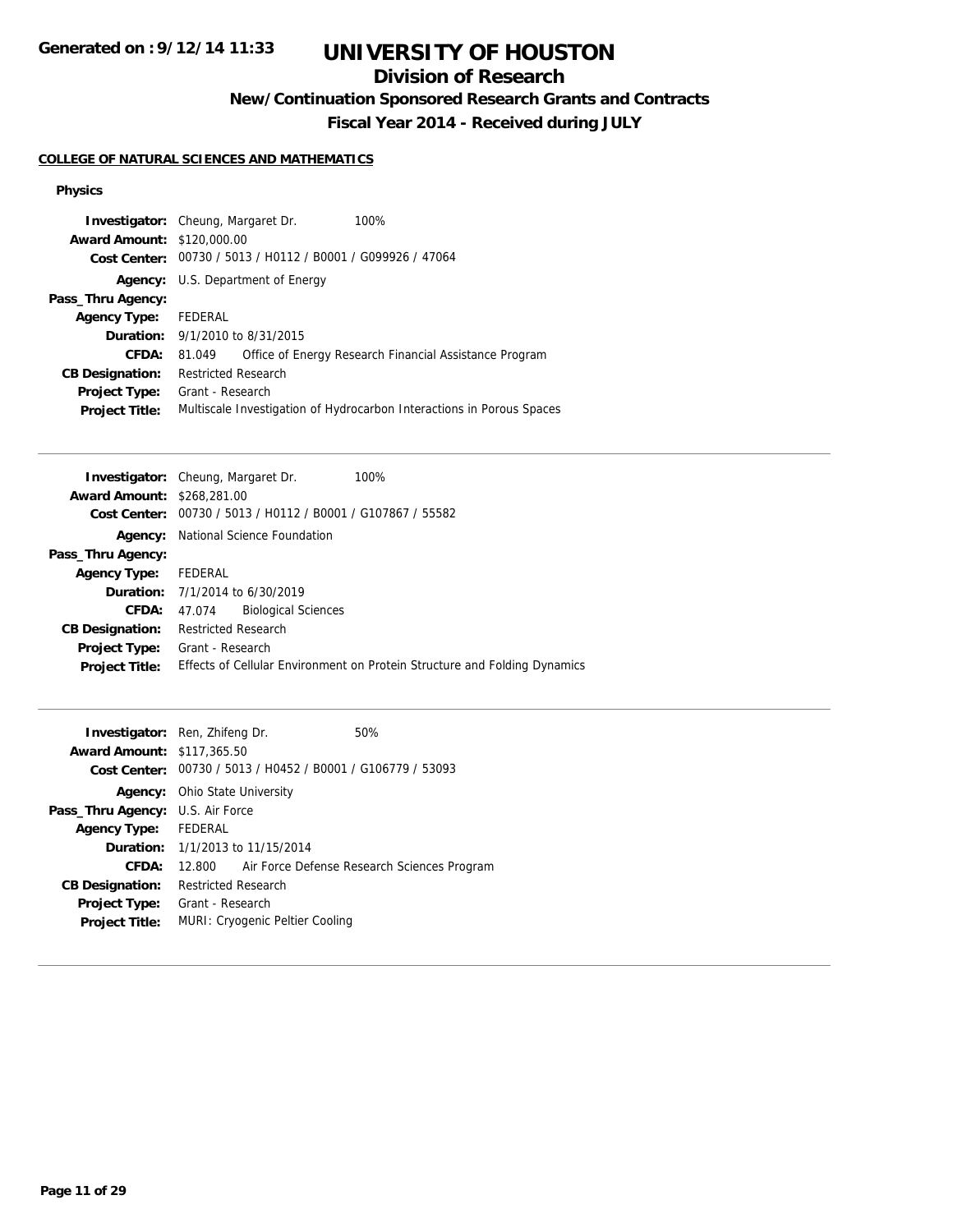# **UNIVERSITY OF HOUSTON**

## **Division of Research**

**New/Continuation Sponsored Research Grants and Contracts**

**Fiscal Year 2014 - Received during JULY**

#### **COLLEGE OF NATURAL SCIENCES AND MATHEMATICS**

#### **Physics**

**Investigator:** Weglein, Arthur Dr. 100% **Award Amount:** \$99,400.00 **Cost Center:** 00730 / 5022 / H0112 / B0001 / C106694 / 52863 **Agency:** Various Private Profit Agencies **Pass\_Thru Agency: Agency Type:** PROFIT **Duration:** 1/1/2013 to 12/31/2014 **CFDA: CB Designation:** Restricted Research **Project Type:** Contract - Research **Project Title:** Mission-Oriented Seismic Research Program

| <b>Award Amount: \$39,638.00</b>                                                                                                    |  |
|-------------------------------------------------------------------------------------------------------------------------------------|--|
| Cost Center: 00730 / 5016 / H0112 / B0001 / G108055 / 55068                                                                         |  |
| <b>Agency:</b> University of Texas MD Anderson Cancer Center                                                                        |  |
| Pass_Thru Agency:                                                                                                                   |  |
| Agency Type:<br><b>STATE</b>                                                                                                        |  |
| <b>Duration:</b> 2/1/2014 to 1/31/2015                                                                                              |  |
| CFDA:                                                                                                                               |  |
| <b>Restricted Research</b><br><b>CB Designation:</b>                                                                                |  |
| Grant - Research<br><b>Project Type:</b>                                                                                            |  |
| Implementation of radiosensitive gel to verify dose distributions for MR-quided treatment delivery systems<br><b>Project Title:</b> |  |

#### **COLLEGE OF OPTOMETRY**

#### **Optometry, Community**

|                                   | <b>Investigator:</b> Smith III, Earl L. Dr.                 | 100% |
|-----------------------------------|-------------------------------------------------------------|------|
| <b>Award Amount: \$367,500.00</b> |                                                             |      |
|                                   | Cost Center: 00730 / 5013 / H0114 / B0001 / G102705 / 49271 |      |
|                                   | <b>Agency:</b> National Institutes of Health                |      |
| Pass_Thru Agency:                 |                                                             |      |
| Agency Type: FEDERAL              |                                                             |      |
|                                   | <b>Duration:</b> 8/1/2011 to 7/31/2015                      |      |
| CFDA:                             | Vision Research<br>93.867                                   |      |
| <b>CB Designation:</b>            | <b>Restricted Research</b>                                  |      |
| Project Type:                     | Grant - Research                                            |      |
| <b>Project Title:</b>             | Optically Induced Anisometropia                             |      |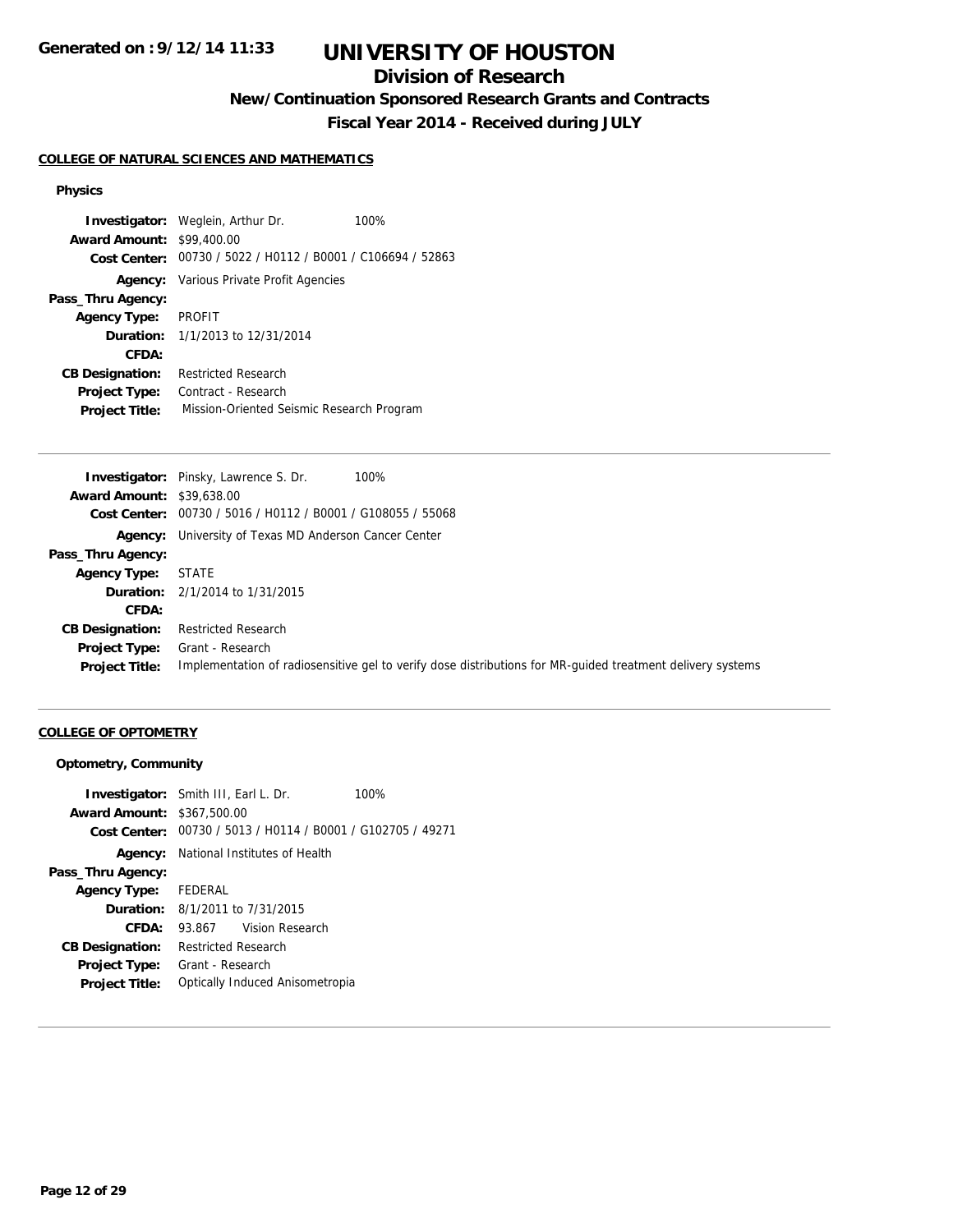## **Division of Research**

**New/Continuation Sponsored Research Grants and Contracts**

**Fiscal Year 2014 - Received during JULY**

#### **COLLEGE OF OPTOMETRY**

### **Optometry, Community**

|                                   | <b>Investigator:</b> Smith III, Earl L. Dr.                 | 100% |
|-----------------------------------|-------------------------------------------------------------|------|
| <b>Award Amount: \$184,860.00</b> |                                                             |      |
|                                   | Cost Center: 00730 / 5021 / H0114 / B0001 / G090297 / 35093 |      |
|                                   | <b>Agency:</b> Brien Holden Vision Institute                |      |
| Pass_Thru Agency:                 |                                                             |      |
| <b>Agency Type: UNIVERSITY</b>    |                                                             |      |
|                                   | <b>Duration:</b> $6/1/2004$ to $6/30/2015$                  |      |
| CFDA:                             |                                                             |      |
| <b>CB Designation:</b>            | <b>Restricted Research</b>                                  |      |
| <b>Project Type:</b>              | Special Research Agreement - Research                       |      |
| <b>Project Title:</b>             | Optical Intervention                                        |      |

| <b>Investigator:</b> Smith III, Earl L. Dr.                 | 100%                              |
|-------------------------------------------------------------|-----------------------------------|
| <b>Award Amount: \$102,000.00</b>                           |                                   |
| Cost Center: 00730 / 5021 / H0114 / B0001 / G106923 / 53765 |                                   |
| <b>Agency:</b> Brien Holden Vision Institute                |                                   |
|                                                             |                                   |
| Agency Type: UNIVERSITY                                     |                                   |
| <b>Duration:</b> 7/1/2013 to 6/30/2015                      |                                   |
|                                                             |                                   |
| <b>Restricted Research</b>                                  |                                   |
| Grant - Research                                            |                                   |
|                                                             |                                   |
|                                                             | Optical Intervention - Supplement |

| <b>Investigator:</b> Frishman, PhD, Laura J. Dr.<br>100%    |  |  |
|-------------------------------------------------------------|--|--|
| <b>Award Amount: \$602,000.00</b>                           |  |  |
| Cost Center: 00730 / 5013 / H0114 / B0001 / G108713 / 55658 |  |  |
| <b>Agency:</b> National Eye Institute                       |  |  |
|                                                             |  |  |
| Agency Type: FEDERAL                                        |  |  |
| <b>Duration:</b> 7/1/2014 to 6/30/2015                      |  |  |
| 93.867 Vision Research                                      |  |  |
| <b>Restricted Research</b>                                  |  |  |
| Grant - Research                                            |  |  |
| CENTER CORE GRANT FOR VISION RESEARCH - Year 27             |  |  |
|                                                             |  |  |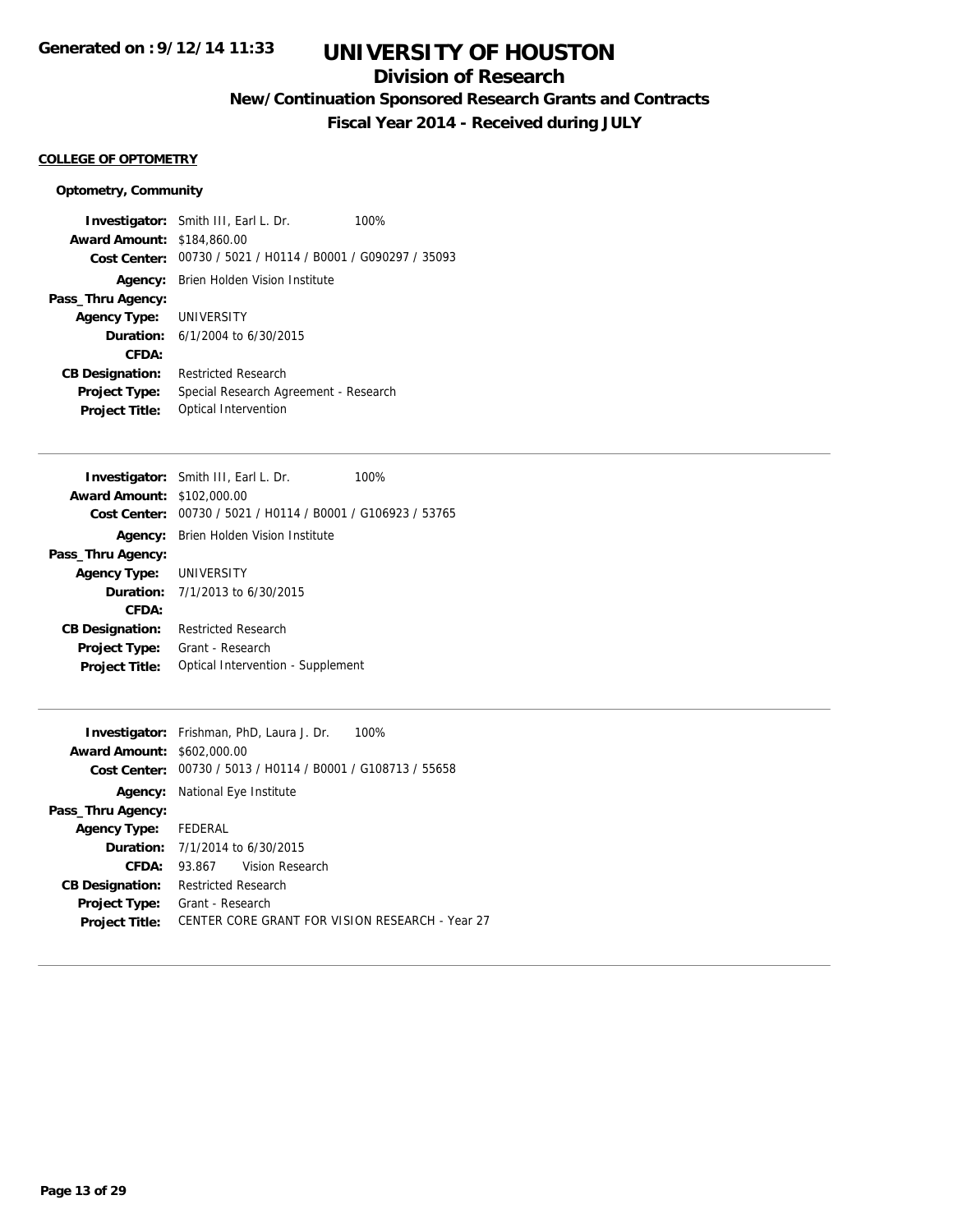## **Division of Research**

**New/Continuation Sponsored Research Grants and Contracts**

**Fiscal Year 2014 - Received during JULY**

#### **COLLEGE OF OPTOMETRY**

#### **Optometry, Community**

**Investigator:** Ostrin, Lisa Dr. 100% **Award Amount:** \$165,283.00 **Cost Center:** 00730 / 5013 / H0114 / B0001 / G107383 / 54545 **Agency:** National Eye Institute **Pass\_Thru Agency: Agency Type:** FEDERAL **Duration:** 8/1/2013 to 7/31/2017 **CFDA:** 93.867 Vision Research **CB Designation:** Restricted Research **Project Type:** Grant - Research **Project Title:** Structural and Functional Changes in Myopia and Susceptibility to Glaucoma

#### **COLLEGE OF PHARMACY**

#### **Clinical Sciences and Administration**

| <b>Award Amount: \$4,000.00</b><br>Cost Center:                                                                                                      | <b>Investigator:</b> Fleming, Marc Dr.<br>00730 / 5022 / H0118 / B0001 / C107312 / 54375                                                                                                      | 100%                                                                                                        |
|------------------------------------------------------------------------------------------------------------------------------------------------------|-----------------------------------------------------------------------------------------------------------------------------------------------------------------------------------------------|-------------------------------------------------------------------------------------------------------------|
| Agency:<br>Pass_Thru Agency:<br><b>Agency Type:</b><br>Duration:<br>CFDA:<br><b>CB Designation:</b><br><b>Project Type:</b><br><b>Project Title:</b> | University of Texas MD Anderson Cancer Center<br>Pfizer, Inc.<br><b>PROFIT</b><br>10/16/2013 to 11/30/2014<br><b>Restricted Research</b><br>Grant - Research<br><b>Prescribing Guidelines</b> | The Emergency Department Pain Registry: Impact Evaluation of the 2012 American College of Physicians Opioid |
| Investigator:<br><b>Award Amount:</b><br><b>Cost Center:</b>                                                                                         | Garey, Kevin Dr.<br>\$83,076.00<br>00730 / 5022 / H0118 / B0001 / C107660 / 54785                                                                                                             | 100%                                                                                                        |
| Agency:<br>Pass_Thru Agency:<br><b>Agency Type:</b><br>Duration:<br>CFDA:                                                                            | <b>Cubist Pharmaceuticals</b><br><b>PROFIT</b><br>12/4/2013 to 11/14/2014                                                                                                                     |                                                                                                             |

**Project Type:** Grant - Research

**CB Designation:** Restricted Research

**Project Title:** A RANDOMIZED, DOUBLE-BLINDED, ACTIVE-CONTROLLED STUDY OF CB-183,315 IN PATIENTS WITH CLOSTRIDIUM DIFFICILE ASSOCIATED DIARRHEA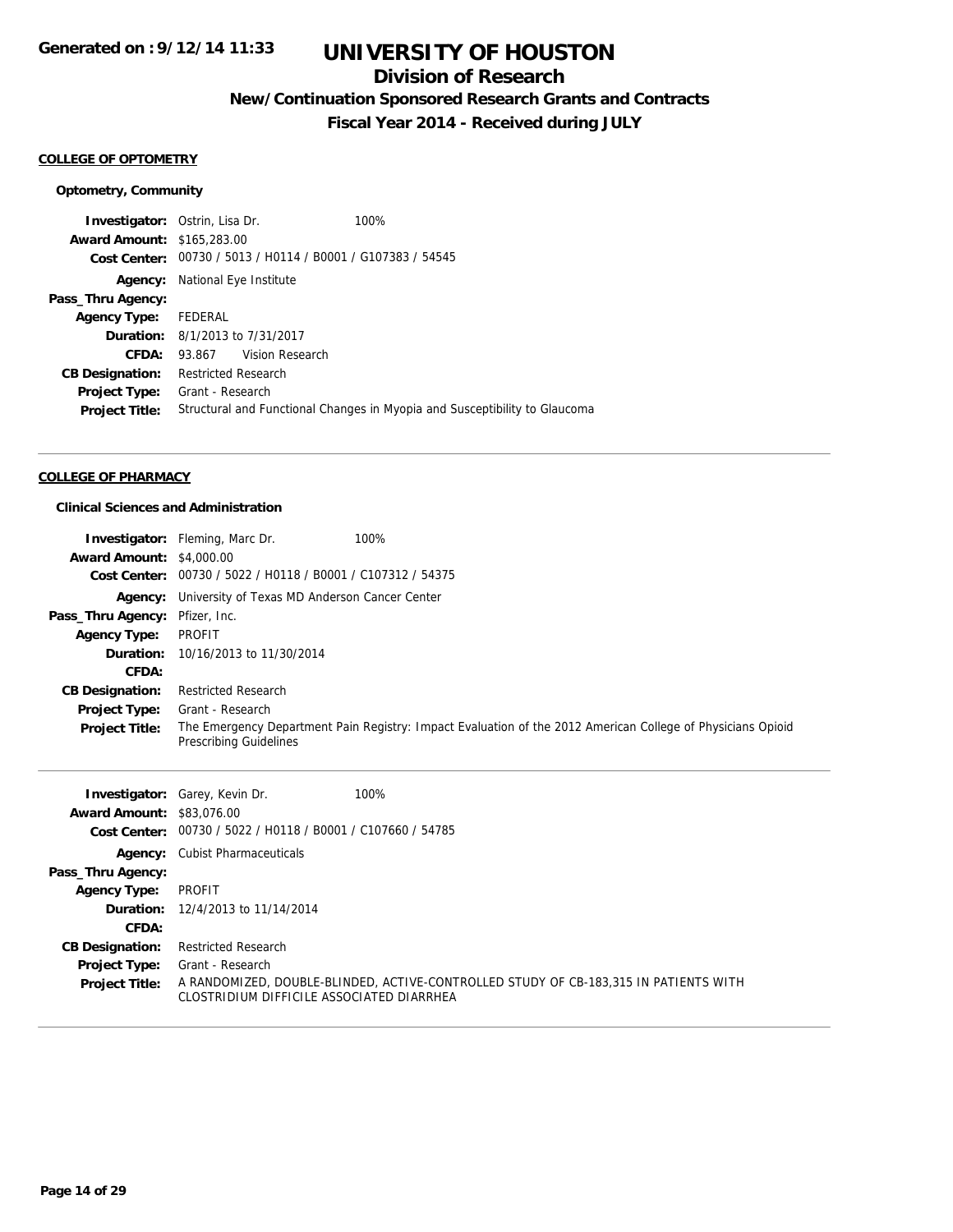# **Division of Research**

**New/Continuation Sponsored Research Grants and Contracts**

**Fiscal Year 2014 - Received during JULY**

#### **COLLEGE OF PHARMACY**

### **Heart and Kidney Institute**

|                                   | <b>Investigator:</b> Lokhandwala, Mustafa F. Dr. 40%                                              |
|-----------------------------------|---------------------------------------------------------------------------------------------------|
| <b>Award Amount: \$130,935.20</b> |                                                                                                   |
|                                   | Cost Center: 00730 / 5013 / H0117 / B0001 / G106060 / 53524                                       |
|                                   | <b>Agency:</b> National Institute of Diabetes and Digestive and Kidney Diseases                   |
| Pass_Thru Agency:                 |                                                                                                   |
| <b>Agency Type:</b>               | FEDERAL                                                                                           |
|                                   | <b>Duration:</b> 7/1/2013 to 6/30/2017                                                            |
| <b>CFDA:</b>                      | Diabetes, Endocrinology and Metabolism Research<br>93.847                                         |
| <b>CB Designation:</b>            | <b>Restricted Research</b>                                                                        |
| <b>Project Type:</b>              | Grant - Research                                                                                  |
| <b>Project Title:</b>             | Transcriptional Regulation of Renal Dopamine D1 Receptors in Hypertension During Oxidative Stress |

|                                  | 10%<br><b>Investigator:</b> Banday, Anees Ahmad Dr.                                               |
|----------------------------------|---------------------------------------------------------------------------------------------------|
| <b>Award Amount: \$32,733.80</b> |                                                                                                   |
|                                  | Cost Center: 00730 / 5013 / H0117 / B0001 / G106060 / 53524                                       |
|                                  | <b>Agency:</b> National Institute of Diabetes and Digestive and Kidney Diseases                   |
| Pass_Thru Agency:                |                                                                                                   |
| <b>Agency Type:</b>              | FEDERAL                                                                                           |
|                                  | <b>Duration:</b> $7/1/2013$ to $6/30/2017$                                                        |
| <b>CFDA:</b>                     | 93.847 Diabetes, Endocrinology and Metabolism Research                                            |
| <b>CB Designation:</b>           | <b>Restricted Research</b>                                                                        |
| <b>Project Type:</b>             | Grant - Research                                                                                  |
| <b>Project Title:</b>            | Transcriptional Regulation of Renal Dopamine D1 Receptors in Hypertension During Oxidative Stress |

### **Pharmacological and Pharmaceutical Sciences**

|                                  | <b>Investigator:</b> Banday, Anees Ahmad Dr.<br>10%                                               |
|----------------------------------|---------------------------------------------------------------------------------------------------|
| <b>Award Amount: \$32,733.80</b> |                                                                                                   |
|                                  | Cost Center: 00730 / 5013 / H0117 / B0001 / G106060 / 53524                                       |
|                                  | <b>Agency:</b> National Institute of Diabetes and Digestive and Kidney Diseases                   |
| Pass_Thru Agency:                |                                                                                                   |
| <b>Agency Type:</b>              | FEDERAL                                                                                           |
|                                  | <b>Duration:</b> 7/1/2013 to 6/30/2017                                                            |
| <b>CFDA:</b>                     | Diabetes, Endocrinology and Metabolism Research<br>93.847                                         |
| <b>CB Designation:</b>           | <b>Restricted Research</b>                                                                        |
|                                  | <b>Project Type:</b> Grant - Research                                                             |
| <b>Project Title:</b>            | Transcriptional Regulation of Renal Dopamine D1 Receptors in Hypertension During Oxidative Stress |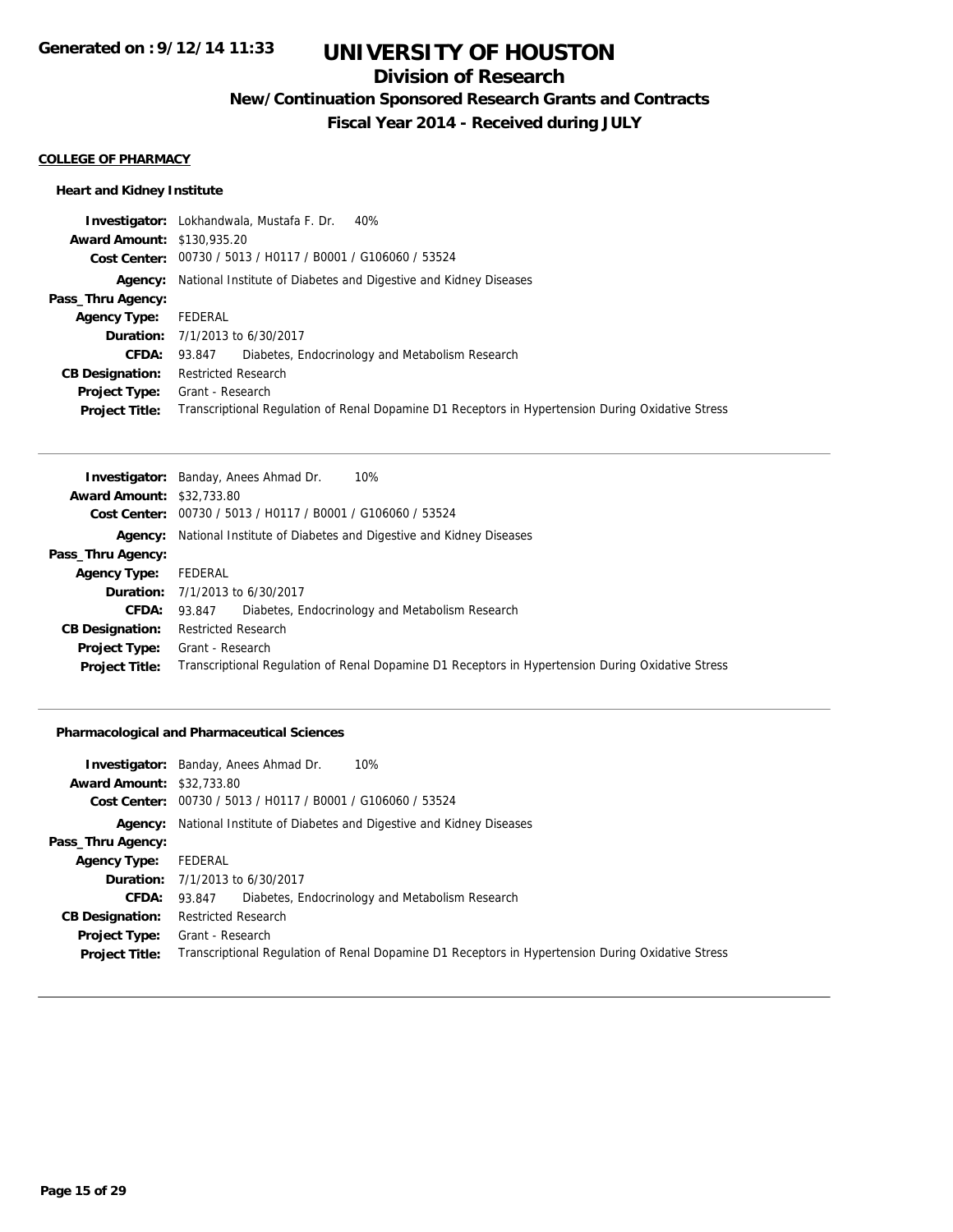# **Division of Research**

**New/Continuation Sponsored Research Grants and Contracts**

**Fiscal Year 2014 - Received during JULY**

#### **COLLEGE OF PHARMACY**

#### **Pharmacological and Pharmaceutical Sciences**

**Investigator:** Lokhandwala, Mustafa F. Dr. 40% **Award Amount:** \$130,935.20 **Cost Center:** 00730 / 5013 / H0117 / B0001 / G106060 / 53524 **Agency:** National Institute of Diabetes and Digestive and Kidney Diseases **Pass\_Thru Agency: Agency Type:** FEDERAL **Duration:** 7/1/2013 to 6/30/2017 **CFDA:** 93.847 Diabetes, Endocrinology and Metabolism Research **CB Designation:** Restricted Research **Project Type:** Grant - Research **Project Title:** Transcriptional Regulation of Renal Dopamine D1 Receptors in Hypertension During Oxidative Stress

#### **CULLEN COLLEGE OF ENGINEERING**

#### **Biomedical Engineering**

| <b>Investigator:</b> Larin, Kirill Dr. |                                                             | 100% |
|----------------------------------------|-------------------------------------------------------------|------|
| <b>Award Amount: \$388,129.00</b>      |                                                             |      |
|                                        | Cost Center: 00730 / 5013 / H0071 / B0001 / G103851 / 51329 |      |
|                                        | <b>Agency:</b> National Eye Institute                       |      |
| Pass_Thru Agency:                      |                                                             |      |
| <b>Agency Type:</b> FEDERAL            |                                                             |      |
|                                        | <b>Duration:</b> $6/1/2012$ to $5/31/2015$                  |      |
| CFDA:                                  | Vision Research<br>93.867                                   |      |
| <b>CB Designation:</b>                 | <b>Restricted Research</b>                                  |      |
| <b>Project Type:</b>                   | Grant - Research                                            |      |
| <b>Project Title:</b>                  | Optical Coherence Elastography of the Cornea                |      |

|                                   | 100%<br><b>Investigator:</b> May, Elebeoba Dr.                                              |
|-----------------------------------|---------------------------------------------------------------------------------------------|
| <b>Award Amount: \$300,000.00</b> |                                                                                             |
|                                   | Cost Center: 00730 / 5013 / H0071 / B0001 / G108500 / 55642                                 |
|                                   | <b>Agency:</b> National Science Foundation                                                  |
| Pass_Thru Agency:                 |                                                                                             |
| <b>Agency Type:</b>               | FEDERAL                                                                                     |
|                                   | <b>Duration:</b> $7/1/2014$ to $6/30/2016$                                                  |
| <b>CFDA: 47.074</b>               | <b>Biological Sciences</b>                                                                  |
| <b>CB Designation:</b>            | <b>Restricted Research</b>                                                                  |
| Project Type:                     | Grant - Research                                                                            |
| <b>Project Title:</b>             | EAGER: A Systems Biology Based Mathematical Abstraction for Programming Engineered Microbes |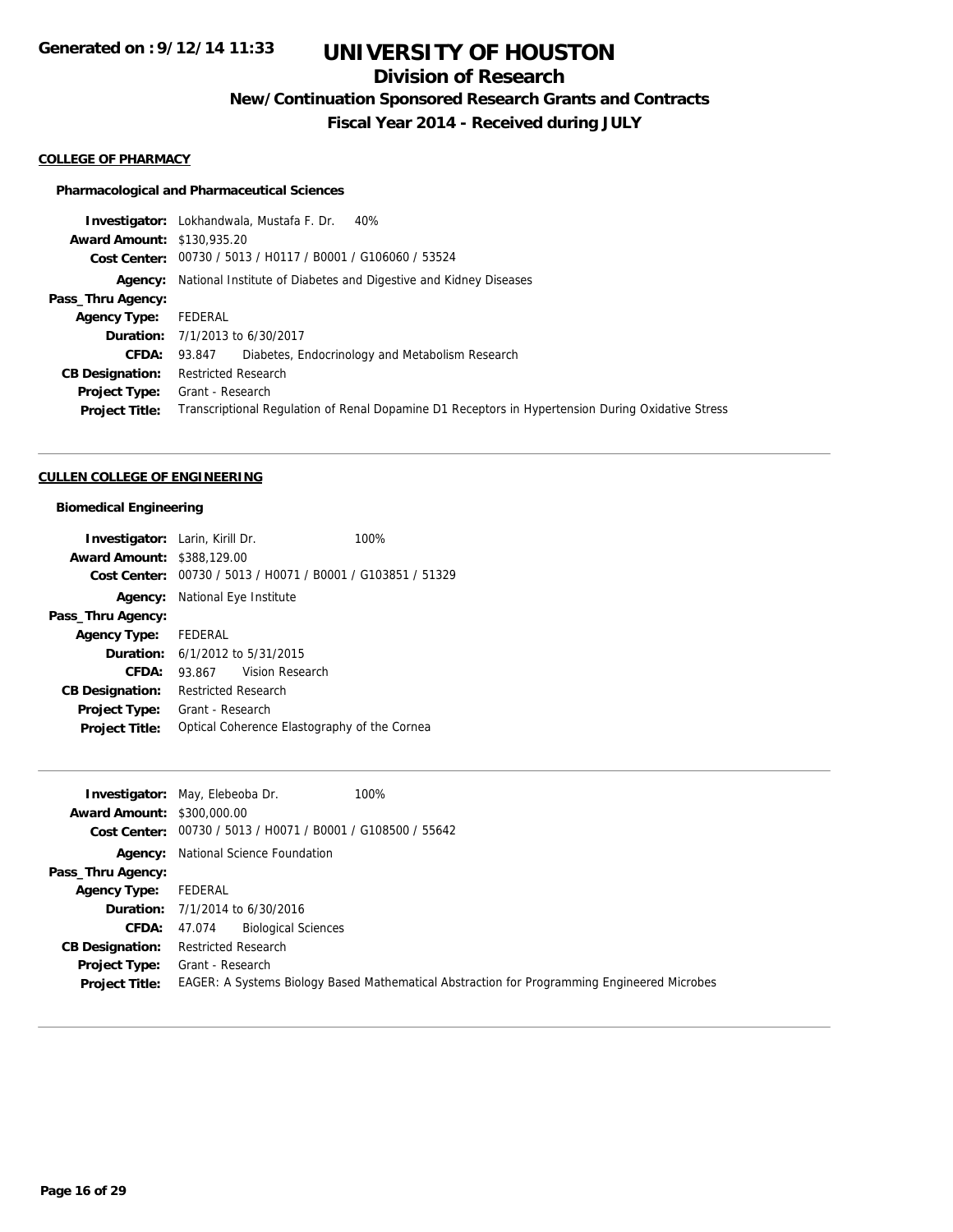## **Division of Research**

**New/Continuation Sponsored Research Grants and Contracts**

**Fiscal Year 2014 - Received during JULY**

### **CULLEN COLLEGE OF ENGINEERING**

### **Chemical Engineering**

| Investigator: Varadarajan, Navin Dr. |                            |                                                             | 95%                                                                            |
|--------------------------------------|----------------------------|-------------------------------------------------------------|--------------------------------------------------------------------------------|
| <b>Award Amount: \$434,644.95</b>    |                            |                                                             |                                                                                |
|                                      |                            | Cost Center: 00730 / 5013 / H0067 / B0001 / G104904 / 51804 |                                                                                |
|                                      |                            | <b>Agency:</b> National Cancer Institute                    |                                                                                |
| Pass_Thru Agency:                    |                            |                                                             |                                                                                |
| <b>Agency Type:</b>                  | FEDERAL                    |                                                             |                                                                                |
|                                      |                            | <b>Duration:</b> 9/19/2012 to 6/30/2016                     |                                                                                |
| <b>CFDA:</b>                         |                            | 93.310 Trans-NIH Research Support                           |                                                                                |
| <b>CB Designation:</b>               | <b>Restricted Research</b> |                                                             |                                                                                |
| <b>Project Type:</b>                 | Grant - Research           |                                                             |                                                                                |
| <b>Project Title:</b>                |                            |                                                             | Quantitative single-cell biomarkers of T-cells to optimize tumor immunotherapy |
|                                      |                            |                                                             |                                                                                |

|                                   | <b>Investigator:</b> Harold, Michael Dr.       | 37.5% |
|-----------------------------------|------------------------------------------------|-------|
| <b>Award Amount: \$997,500.00</b> |                                                |       |
| Cost Center:                      | 00730 / 5021 / H0107 / B0001 / C107492 / 55556 |       |
|                                   | <b>Agency:</b> The Welch Foundation            |       |
| Pass_Thru Agency:                 |                                                |       |
| Agency Type: FOUNDATION           |                                                |       |
|                                   | <b>Duration:</b> $6/1/2014$ to $5/31/2019$     |       |
| CFDA:                             |                                                |       |
| <b>CB Designation:</b>            | <b>Restricted Research</b>                     |       |
| <b>Project Type:</b>              | Grant - Research                               |       |
| <b>Project Title:</b>             | Center of Excellence in Polymer Chemistry      |       |
|                                   |                                                |       |

|                                  | <b>Investigator:</b> Conrad, Jacinta Prof.<br>100%                                              |
|----------------------------------|-------------------------------------------------------------------------------------------------|
| <b>Award Amount: \$13,414.06</b> |                                                                                                 |
|                                  | Cost Center: 00730 / 5013 / H0067 / B0001 / G108654 / 55595                                     |
|                                  | Agency: NASA - National Aeronautics and Space Administration - Headquarters (Wash., D.C.)       |
| Pass_Thru Agency:                |                                                                                                 |
| <b>Agency Type:</b>              | FEDERAL                                                                                         |
|                                  | <b>Duration:</b> 5/1/2014 to 1/20/2019                                                          |
| <b>CFDA:</b>                     | Basic Research, Educational Outreach, or Training in the area of Exploration<br>43.003          |
| <b>CB Designation:</b>           | <b>Restricted Research</b>                                                                      |
| <b>Project Type:</b>             | Grant - Research                                                                                |
| <b>Project Title:</b>            | Conrad: Research Opportunities in Complex Fluids and Macromolecular Biophysics-NRA-NNH13ZTT001N |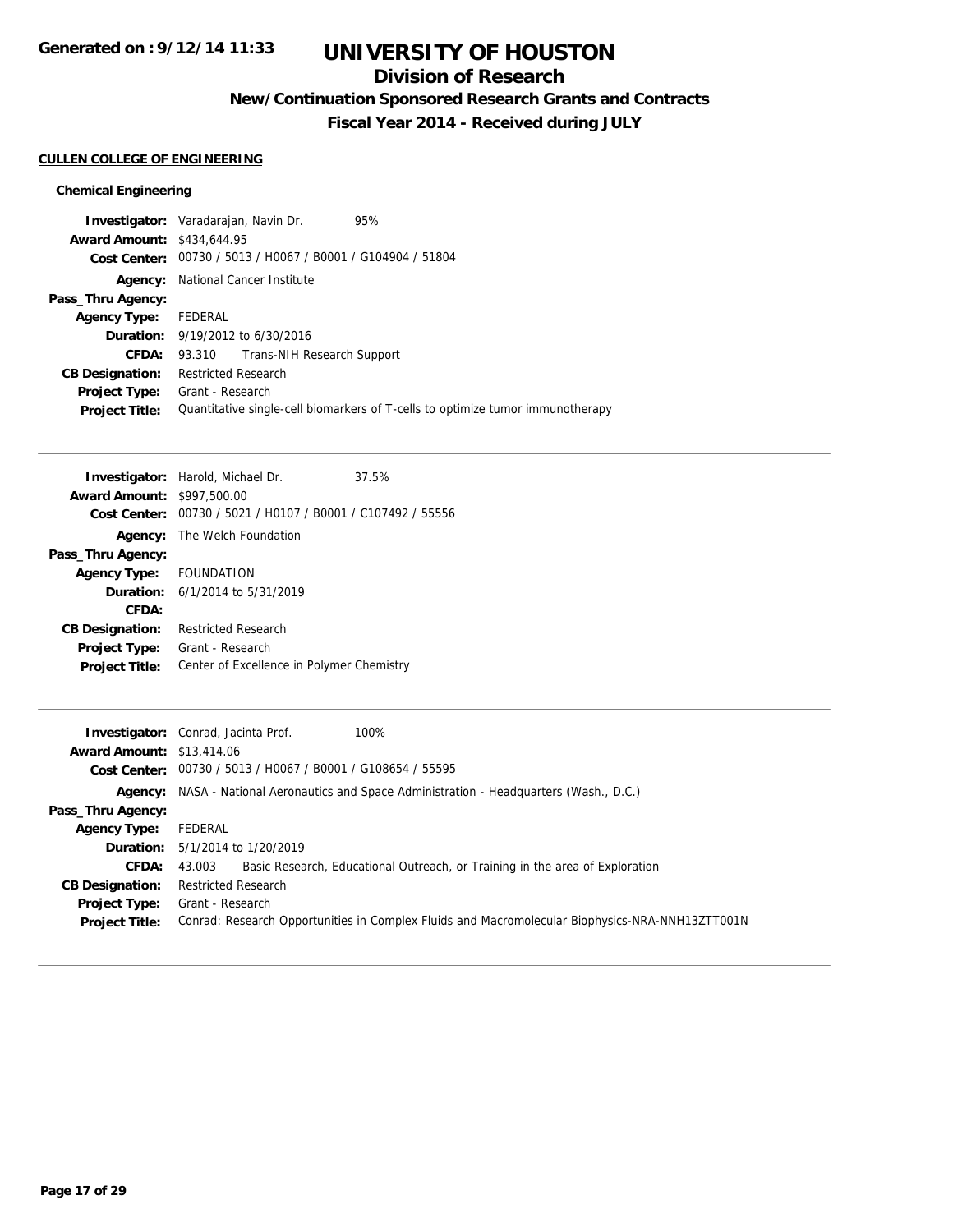## **Division of Research**

**New/Continuation Sponsored Research Grants and Contracts**

**Fiscal Year 2014 - Received during JULY**

### **CULLEN COLLEGE OF ENGINEERING**

### **Civil Engineering**

| <b>Award Amount: \$23,157.00</b> | Investigator: Lee, Hyongki Dr.<br>100%                                                                                            |
|----------------------------------|-----------------------------------------------------------------------------------------------------------------------------------|
|                                  | Cost Center: 00730 / 5013 / H0068 / B0001 / G107397 / 55536                                                                       |
| Agency:                          | Northeastern University                                                                                                           |
| Pass_Thru Agency:                | NASA - National Aeronautics and Space Administration - Headquarters (Wash., D.C.)                                                 |
| <b>Agency Type:</b>              | <b>FEDERAL</b>                                                                                                                    |
| Duration:                        | 3/21/2014 to 3/20/2015                                                                                                            |
| <b>CFDA:</b>                     | 43.001<br>Aerospace Education Services Program                                                                                    |
| <b>CB Designation:</b>           | <b>Restricted Research</b>                                                                                                        |
| <b>Project Type:</b>             | Grant - Research                                                                                                                  |
| <b>Project Title:</b>            | Decomposing the Water Storage Signal from Basins in Varied Climate Settings with Remote Sensing and Modeling                      |
|                                  |                                                                                                                                   |
|                                  |                                                                                                                                   |
|                                  | 100%<br>Investigator: Lee, Hyongki Dr.                                                                                            |
| <b>Award Amount: \$83,308.00</b> |                                                                                                                                   |
|                                  | Cost Center: 00730 / 5013 / H0068 / B0001 / G107387 / 55633                                                                       |
|                                  | Agency: NASA - National Aeronautics and Space Administration - Goddard Space Flight Center                                        |
| Pass_Thru Agency:                |                                                                                                                                   |
| <b>Agency Type:</b>              | <b>FEDERAL</b>                                                                                                                    |
| Duration:                        | 4/28/2014 to 4/27/2017                                                                                                            |
| <b>CFDA:</b>                     | Aerospace Education Services Program<br>43.001                                                                                    |
| <b>CB Designation:</b>           | <b>Restricted Research</b>                                                                                                        |
| Project Type:                    | Grant - Research                                                                                                                  |
| <b>Project Title:</b>            | Estimating Two-Dimensional Surface Water Depths in the Congo Wetlands using Multiple Remote Sensing<br>Measurements               |
|                                  |                                                                                                                                   |
|                                  |                                                                                                                                   |
| <b>Award Amount: \$2,900.00</b>  | 20%<br>Investigator: Carter, William Dr.                                                                                          |
|                                  | Cost Center: 00730 / 5013 / H0068 / B0001 / G106637 / 53710                                                                       |
|                                  |                                                                                                                                   |
| Agency:                          | National Science Foundation                                                                                                       |
| Pass_Thru Agency:                |                                                                                                                                   |
| <b>Agency Type:</b><br>Duration: | <b>FEDERAL</b>                                                                                                                    |
| <b>CFDA:</b>                     | 8/1/2013 to 7/31/2018                                                                                                             |
|                                  | 47.050<br>Geosciences<br><b>Restricted Research</b>                                                                               |
| <b>CB Designation:</b>           |                                                                                                                                   |
| <b>Project Type:</b>             | Grant - Research<br>Collaborative Research: Facility Support to Renew Operation of the National Center for Airborne Laser Mapping |
| <b>Project Title:</b>            | (NCALM)                                                                                                                           |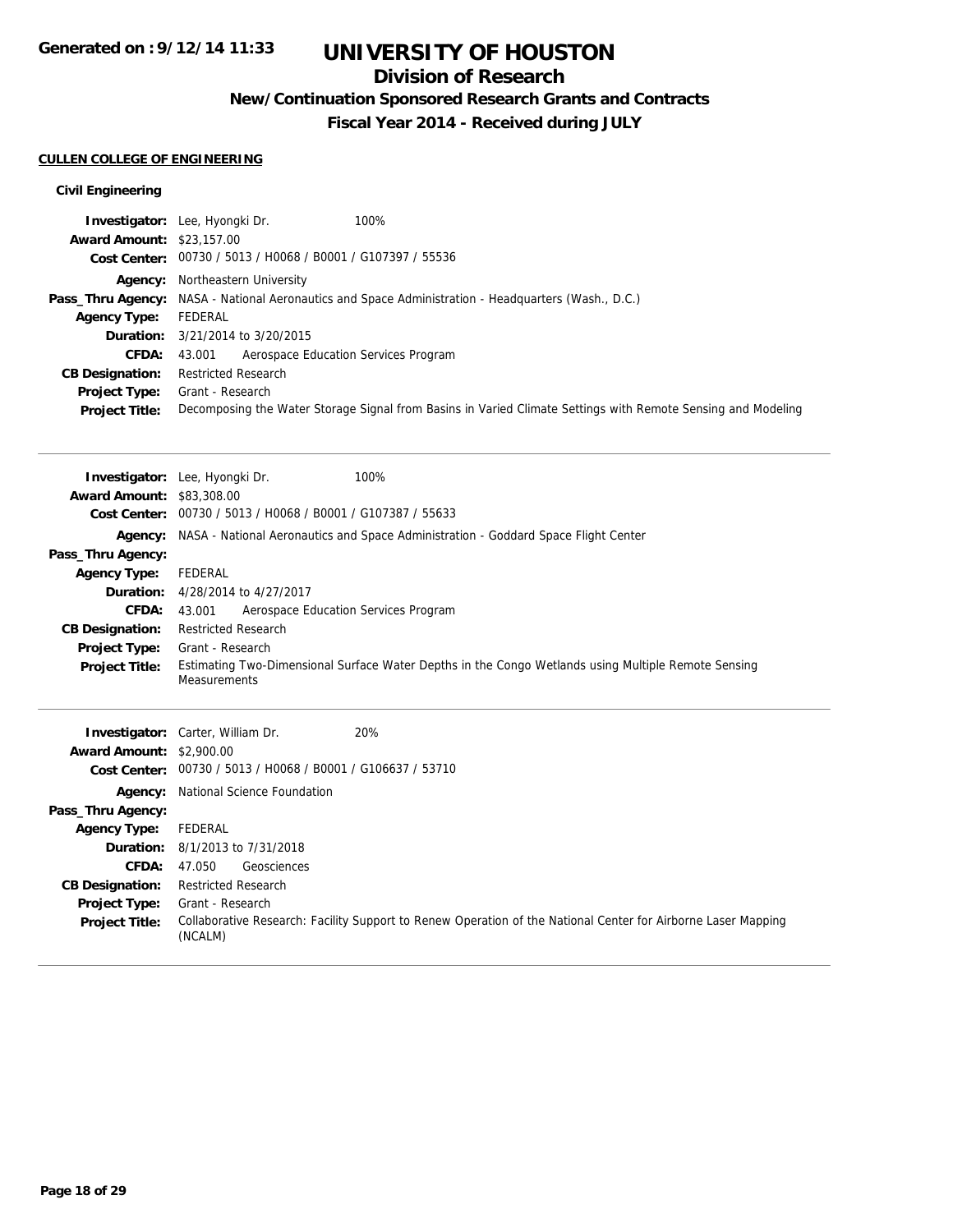## **Division of Research**

**New/Continuation Sponsored Research Grants and Contracts**

**Fiscal Year 2014 - Received during JULY**

### **CULLEN COLLEGE OF ENGINEERING**

### **Civil Engineering**

| <b>Award Amount: \$2,900.00</b>               |                                                                                                                                  |
|-----------------------------------------------|----------------------------------------------------------------------------------------------------------------------------------|
|                                               | Cost Center: 00730 / 5013 / H0068 / B0001 / G106637 / 53710                                                                      |
|                                               | Agency: National Science Foundation                                                                                              |
| Pass_Thru Agency:                             |                                                                                                                                  |
| <b>Agency Type:</b>                           | FEDERAL                                                                                                                          |
|                                               | <b>Duration:</b> 8/1/2013 to 7/31/2018                                                                                           |
| CFDA:                                         | 47.050<br>Geosciences                                                                                                            |
| <b>CB Designation:</b>                        | <b>Restricted Research</b>                                                                                                       |
| Project Type:                                 | Grant - Research                                                                                                                 |
| <b>Project Title:</b>                         | Collaborative Research: Facility Support to Renew Operation of the National Center for Airborne Laser Mapping<br>(NCALM)         |
|                                               |                                                                                                                                  |
|                                               | 60%<br>Investigator: Shrestha, Ramesh Dr.                                                                                        |
| <b>Award Amount: \$8,700.00</b>               |                                                                                                                                  |
|                                               | Cost Center: 00730 / 5013 / H0068 / B0001 / G106637 / 53710                                                                      |
|                                               | Agency: National Science Foundation                                                                                              |
| Pass_Thru Agency:                             |                                                                                                                                  |
| <b>Agency Type:</b>                           | FEDERAL                                                                                                                          |
|                                               |                                                                                                                                  |
|                                               | <b>Duration:</b> 8/1/2013 to 7/31/2018                                                                                           |
| <b>CFDA:</b>                                  | 47.050<br>Geosciences                                                                                                            |
| <b>CB Designation:</b>                        | <b>Restricted Research</b>                                                                                                       |
| <b>Project Type:</b>                          | Grant - Research                                                                                                                 |
| <b>Project Title:</b>                         | Collaborative Research: Facility Support to Renew Operation of the National Center for Airborne Laser Mapping                    |
|                                               | (NCALM)                                                                                                                          |
|                                               |                                                                                                                                  |
|                                               | Investigator: Lee, Hyongki Dr.<br>100%                                                                                           |
| <b>Award Amount: \$152,550.00</b>             | Cost Center: 00730 / 5013 / H0068 / B0001 / G105108 / 51357                                                                      |
|                                               | Agency: NASA - National Aeronautics and Space Administration - Goddard Space Flight Center                                       |
| Pass_Thru Agency:                             |                                                                                                                                  |
| <b>Agency Type:</b>                           | <b>FEDERAL</b>                                                                                                                   |
| Duration:                                     | 5/26/2012 to 5/25/2016                                                                                                           |
| CFDA:                                         | Aerospace Education Services Program<br>43.001                                                                                   |
| <b>CB Designation:</b>                        | <b>Restricted Research</b>                                                                                                       |
| <b>Project Type:</b><br><b>Project Title:</b> | Grant - Research<br>Enhancement of GRACE Temporal Gravity Field Solutions to Study Terrestrial Water Dynamics in the Congo Basin |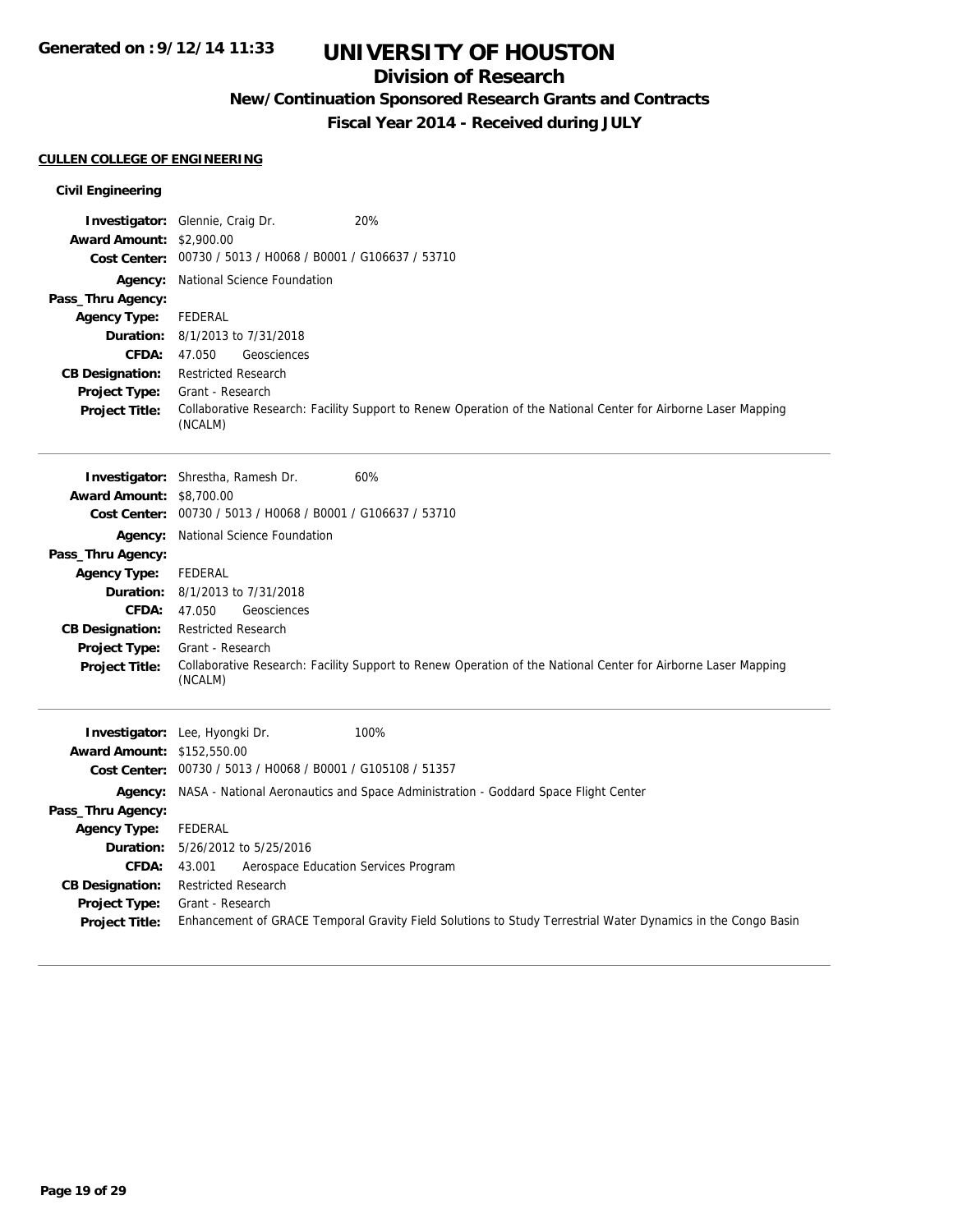## **Division of Research**

**New/Continuation Sponsored Research Grants and Contracts**

**Fiscal Year 2014 - Received during JULY**

### **CULLEN COLLEGE OF ENGINEERING**

### **Electrical & Computer Engineering**

|                                  | 100%<br><b>Investigator:</b> Contreras-Vidal, Jose Dr.                                                         |
|----------------------------------|----------------------------------------------------------------------------------------------------------------|
| <b>Award Amount: \$97,561.00</b> |                                                                                                                |
| <b>Cost Center:</b>              | 00730 / 5013 / H0070 / B0001 / G104489 / 51850                                                                 |
| Agency:                          | <b>Rice University</b>                                                                                         |
| Pass_Thru Agency:                | National Institute of Health - Office of Extramural Research                                                   |
| <b>Agency Type:</b>              | FEDERAL                                                                                                        |
| Duration:                        | 8/1/2012 to 6/30/2015                                                                                          |
| <b>CFDA:</b>                     | Clinical Research Related to Neurological Disorders<br>93.853                                                  |
| <b>CB Designation:</b>           | <b>Restricted Research</b>                                                                                     |
| <b>Project Type:</b>             | Grant - Research                                                                                               |
| <b>Project Title:</b>            | NRI-Small: Collaborative Research: BMI Control of a Therapeutic Exoskeleton to Facilitate Personalized Robotic |
|                                  | Rehabilitation of the Upper Limb                                                                               |
|                                  |                                                                                                                |
|                                  | 20%<br><b>Investigator:</b> Kayali, Mohammad Dr.                                                               |
| <b>Award Amount:</b>             | \$12,000.00                                                                                                    |
| <b>Cost Center:</b>              | 00730 / 5022 / H0070 / B0100 / C108687 / 55637                                                                 |
| Agency:                          | Micro Systems Engineering                                                                                      |
| Pass_Thru Agency:                |                                                                                                                |
| <b>Agency Type:</b>              | <b>PROFIT</b>                                                                                                  |
| Duration:                        | 1/1/2014 to 12/31/2014                                                                                         |
| CFDA:                            |                                                                                                                |
| <b>CB Designation:</b>           | <b>Restricted Research</b>                                                                                     |
| <b>Project Type:</b>             | Grant - Research                                                                                               |
| <b>Project Title:</b>            | Addendum A to Consortium Membership - Center for Electromagnetic Compatibility Research                        |
|                                  |                                                                                                                |
|                                  |                                                                                                                |
|                                  |                                                                                                                |

|                                 | Investigator: Kayali, Mohammad Dr.                          | 20%                                                            |
|---------------------------------|-------------------------------------------------------------|----------------------------------------------------------------|
| <b>Award Amount: \$6,000.00</b> |                                                             |                                                                |
|                                 | Cost Center: 00730 / 5022 / H0070 / B0001 / C106693 / 52848 |                                                                |
|                                 | <b>Agency:</b> Various Private Profit Agencies              |                                                                |
| Pass_Thru Agency:               |                                                             |                                                                |
| <b>Agency Type:</b>             | PROFIT                                                      |                                                                |
|                                 | <b>Duration:</b> 2/1/2013 to 1/31/2020                      |                                                                |
| CFDA:                           |                                                             |                                                                |
| <b>CB Designation:</b>          | <b>Restricted Research</b>                                  |                                                                |
| <b>Project Type:</b>            | Contract - Research                                         |                                                                |
| <b>Project Title:</b>           |                                                             | Membership - Center for Electromagnetic compatibility Research |
|                                 |                                                             |                                                                |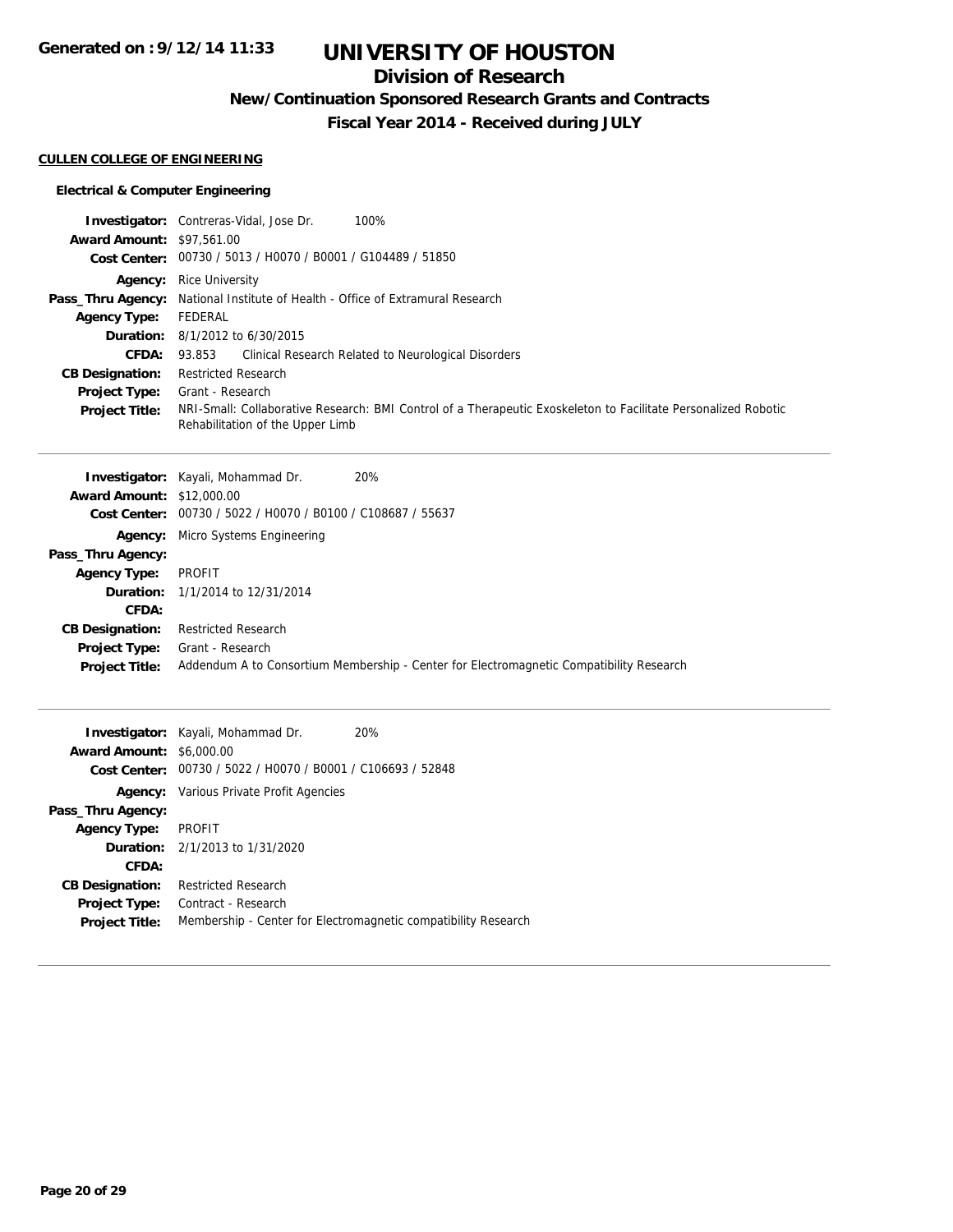# **UNIVERSITY OF HOUSTON**

## **Division of Research**

**New/Continuation Sponsored Research Grants and Contracts**

**Fiscal Year 2014 - Received during JULY**

### **CULLEN COLLEGE OF ENGINEERING**

### **Electrical & Computer Engineering**

| <b>Investigator:</b> Chen, Ji Dr. |                                                             | 80%                                                            |
|-----------------------------------|-------------------------------------------------------------|----------------------------------------------------------------|
| <b>Award Amount: \$24,000.00</b>  |                                                             |                                                                |
|                                   | Cost Center: 00730 / 5022 / H0070 / B0001 / C106693 / 52848 |                                                                |
|                                   | <b>Agency:</b> Various Private Profit Agencies              |                                                                |
| Pass_Thru Agency:                 |                                                             |                                                                |
| <b>Agency Type:</b>               | PROFIT                                                      |                                                                |
|                                   | <b>Duration:</b> 2/1/2013 to 1/31/2020                      |                                                                |
| CFDA:                             |                                                             |                                                                |
| <b>CB Designation:</b>            | <b>Restricted Research</b>                                  |                                                                |
| <b>Project Type:</b>              | Contract - Research                                         |                                                                |
| <b>Project Title:</b>             |                                                             | Membership - Center for Electromagnetic compatibility Research |

| <b>Investigator:</b> Chen, Ji Dr. |                                                             | 80%                                                                                     |
|-----------------------------------|-------------------------------------------------------------|-----------------------------------------------------------------------------------------|
| <b>Award Amount: \$48,000.00</b>  |                                                             |                                                                                         |
|                                   | Cost Center: 00730 / 5022 / H0070 / B0100 / C108687 / 55637 |                                                                                         |
|                                   | <b>Agency:</b> Micro Systems Engineering                    |                                                                                         |
| Pass_Thru Agency:                 |                                                             |                                                                                         |
| <b>Agency Type:</b>               | PROFIT                                                      |                                                                                         |
|                                   | <b>Duration:</b> 1/1/2014 to 12/31/2014                     |                                                                                         |
| CFDA:                             |                                                             |                                                                                         |
| <b>CB Designation:</b>            | <b>Restricted Research</b>                                  |                                                                                         |
|                                   | <b>Project Type:</b> Grant - Research                       |                                                                                         |
| <b>Project Title:</b>             |                                                             | Addendum A to Consortium Membership - Center for Electromagnetic Compatibility Research |

|                                  | <b>Investigator:</b> Roysam, Badrinath Dr.                                     |  | 5% |
|----------------------------------|--------------------------------------------------------------------------------|--|----|
| <b>Award Amount: \$22,876.05</b> |                                                                                |  |    |
|                                  | Cost Center: 00730 / 5013 / H0067 / B0001 / G104904 / 51804                    |  |    |
|                                  | <b>Agency:</b> National Cancer Institute                                       |  |    |
| Pass_Thru Agency:                |                                                                                |  |    |
| <b>Agency Type:</b>              | FEDERAL                                                                        |  |    |
|                                  | <b>Duration:</b> 9/19/2012 to 6/30/2016                                        |  |    |
|                                  | <b>CFDA:</b> 93.310 Trans-NIH Research Support                                 |  |    |
| <b>CB Designation:</b>           | Restricted Research                                                            |  |    |
|                                  | <b>Project Type:</b> Grant - Research                                          |  |    |
| <b>Project Title:</b>            | Quantitative single-cell biomarkers of T-cells to optimize tumor immunotherapy |  |    |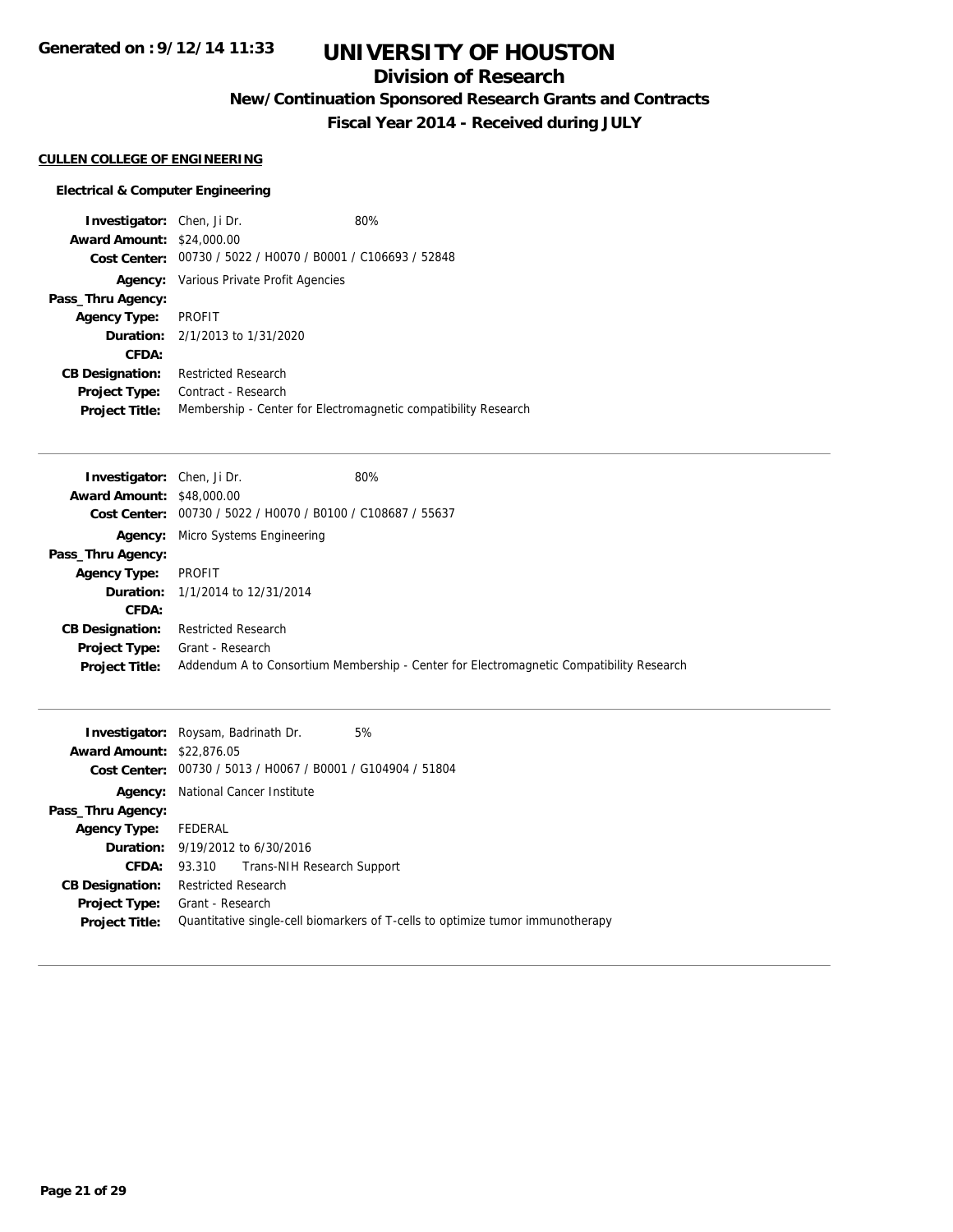## **Division of Research**

**New/Continuation Sponsored Research Grants and Contracts**

**Fiscal Year 2014 - Received during JULY**

#### **CULLEN COLLEGE OF ENGINEERING**

### **Industrial Engineering**

|                                  | 65%<br><b>Investigator:</b> Lim, Gino Jinho Dr.                                                                        |
|----------------------------------|------------------------------------------------------------------------------------------------------------------------|
| <b>Award Amount: \$35,100.00</b> |                                                                                                                        |
|                                  | Cost Center: 00730 / 5013 / H0072 / A0001 / G097811 / 43688                                                            |
|                                  | <b>Agency:</b> Jackson State University                                                                                |
|                                  | <b>Pass_Thru Agency:</b> U.S. Department of Homeland Security                                                          |
| <b>Agency Type:</b>              | FEDERAL                                                                                                                |
|                                  | <b>Duration:</b> 7/1/2008 to 6/30/2015                                                                                 |
|                                  | <b>CFDA:</b> 97.061 Centers for Homeland Security                                                                      |
| <b>CB Designation:</b>           | Non Research                                                                                                           |
| <b>Project Type:</b>             | Contract - Instruction                                                                                                 |
| <b>Project Title:</b>            | Center of Excellence for the Study of Natural Disasters, Coastal Infrastructure and Emergency Management:<br>Education |

|                                  | 35%<br><b>Investigator:</b> Feng, Qianmei Dr.                                                                          |
|----------------------------------|------------------------------------------------------------------------------------------------------------------------|
| <b>Award Amount: \$18,900.00</b> |                                                                                                                        |
|                                  | Cost Center: 00730 / 5013 / H0072 / A0001 / G097811 / 43688                                                            |
|                                  | <b>Agency:</b> Jackson State University                                                                                |
|                                  | <b>Pass_Thru Agency:</b> U.S. Department of Homeland Security                                                          |
| <b>Agency Type:</b>              | FEDERAL                                                                                                                |
|                                  | <b>Duration:</b> $7/1/2008$ to $6/30/2015$                                                                             |
|                                  | <b>CFDA:</b> 97.061 Centers for Homeland Security                                                                      |
| <b>CB Designation:</b>           | Non Research                                                                                                           |
| <b>Project Type:</b>             | Contract - Instruction                                                                                                 |
| <b>Project Title:</b>            | Center of Excellence for the Study of Natural Disasters, Coastal Infrastructure and Emergency Management:<br>Education |

### **Mechanical Engineering**

|                                  | <b>Investigator:</b> Metcalfe, Ralph W. Dr.    | 50%                                                                 |
|----------------------------------|------------------------------------------------|---------------------------------------------------------------------|
| <b>Award Amount: \$50,625.00</b> |                                                |                                                                     |
| Cost Center:                     | 00730 / 5022 / H0073 / B0001 / C105780 / 52026 |                                                                     |
| Agency:                          | National Oilwell Varco, L.P.                   |                                                                     |
| Pass_Thru Agency:                |                                                |                                                                     |
| <b>Agency Type:</b>              | PROFIT                                         |                                                                     |
|                                  | <b>Duration:</b> 8/15/2012 to 2/28/2015        |                                                                     |
| CFDA:                            |                                                |                                                                     |
| <b>CB Designation:</b>           | <b>Restricted Research</b>                     |                                                                     |
| <b>Project Type:</b>             | Grant - Research                               |                                                                     |
| <b>Project Title:</b>            |                                                | Erosion Analysis of Ram BOPs and Annulars in Operating Environments |
|                                  |                                                |                                                                     |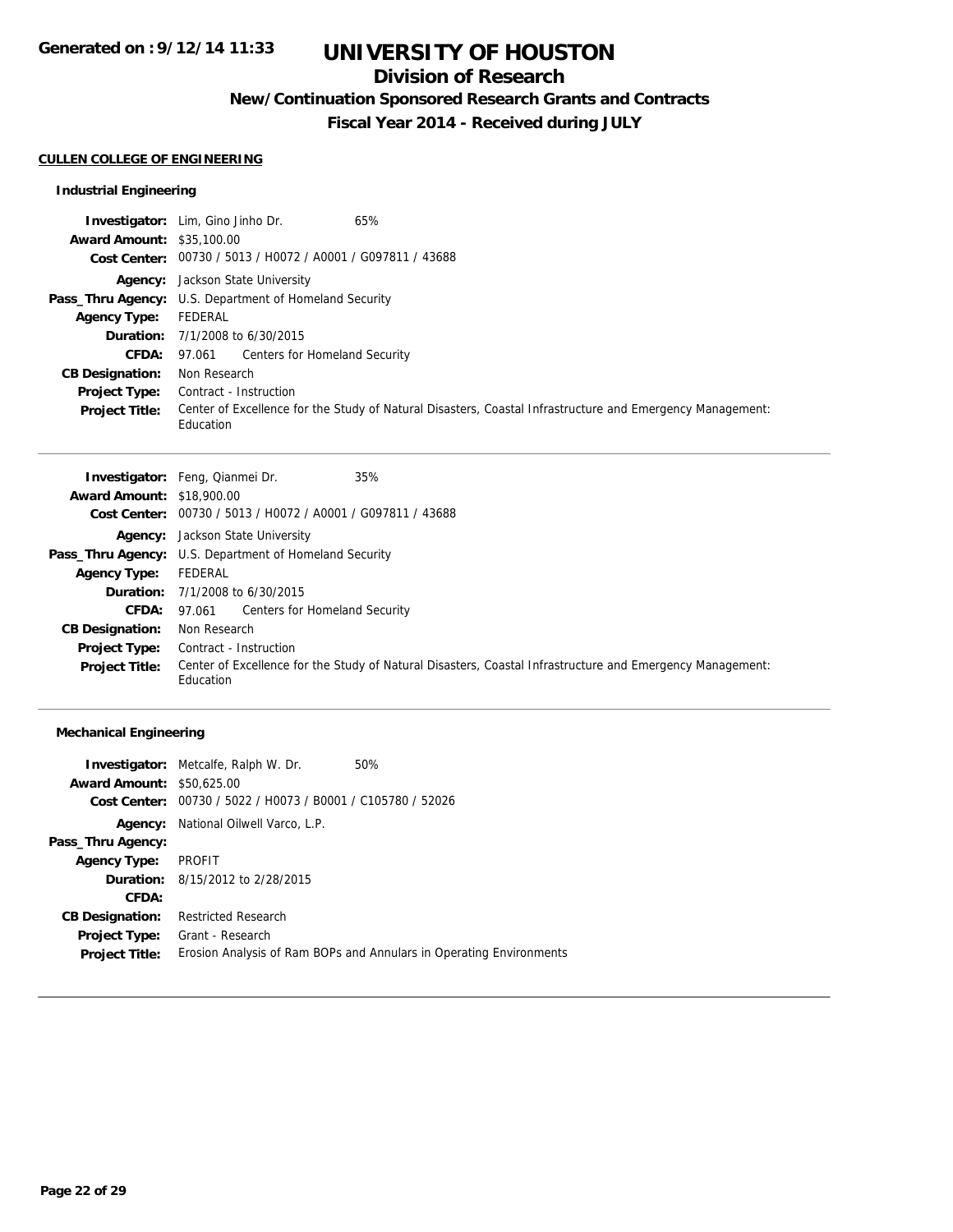## **Division of Research**

**New/Continuation Sponsored Research Grants and Contracts**

**Fiscal Year 2014 - Received during JULY**

#### **CULLEN COLLEGE OF ENGINEERING**

#### **Mechanical Engineering**

**Investigator:** Majkic, Goran Dr. 60% **Award Amount:** \$24,997.50 **Cost Center:** 00730 / 5022 / H0452 / B0001 / G099090 / 44962 **Agency:** Bruker Advanced Supercon **Pass\_Thru Agency: Agency Type:** PROFIT **Duration:** 6/1/2009 to 12/31/2014 **CFDA: CB Designation:** Restricted Research **Project Type:** Grant - Research **Project Title:** Evaluation of YBCO Coated Conductor Architectures

|                                  | <b>Investigator:</b> Franchek, Matthew Dr.<br>50%                   |
|----------------------------------|---------------------------------------------------------------------|
| <b>Award Amount: \$50,625,00</b> |                                                                     |
| Cost Center:                     | 00730 / 5022 / H0073 / B0001 / C105780 / 52026                      |
| Agency:                          | National Oilwell Varco, L.P.                                        |
| Pass_Thru Agency:                |                                                                     |
| <b>Agency Type:</b>              | <b>PROFIT</b>                                                       |
|                                  | <b>Duration:</b> 8/15/2012 to 2/28/2015                             |
| <b>CFDA:</b>                     |                                                                     |
| <b>CB Designation:</b>           | <b>Restricted Research</b>                                          |
| <b>Project Type:</b>             | Grant - Research                                                    |
| <b>Project Title:</b>            | Erosion Analysis of Ram BOPs and Annulars in Operating Environments |
|                                  |                                                                     |

#### **DIVISION OF RESEARCH**

#### **Center for Advanced Computing and Data Systems**

| <b>Award Amount: \$14,079.10</b> | <b>Investigator:</b> Fox, George E. Dr.<br>10%<br>Cost Center: 00730 / 5013 / H0104 / B0001 / G107122 / 55649 |  |  |
|----------------------------------|---------------------------------------------------------------------------------------------------------------|--|--|
| Agency:                          | NASA - National Aeronautics and Space Administration - Goddard Space Flight Center                            |  |  |
| Pass_Thru Agency:                |                                                                                                               |  |  |
| <b>Agency Type:</b>              | FEDERAL                                                                                                       |  |  |
|                                  | <b>Duration:</b> 7/1/2014 to 6/30/2017                                                                        |  |  |
| <b>CFDA:</b>                     | Aerospace Education Services Program<br>43.001                                                                |  |  |
| <b>CB Designation:</b>           | <b>Restricted Research</b>                                                                                    |  |  |
| <b>Project Type:</b>             | Grant - Research                                                                                              |  |  |
| <b>Project Title:</b>            | Evolutionary History of the Translation Machinery                                                             |  |  |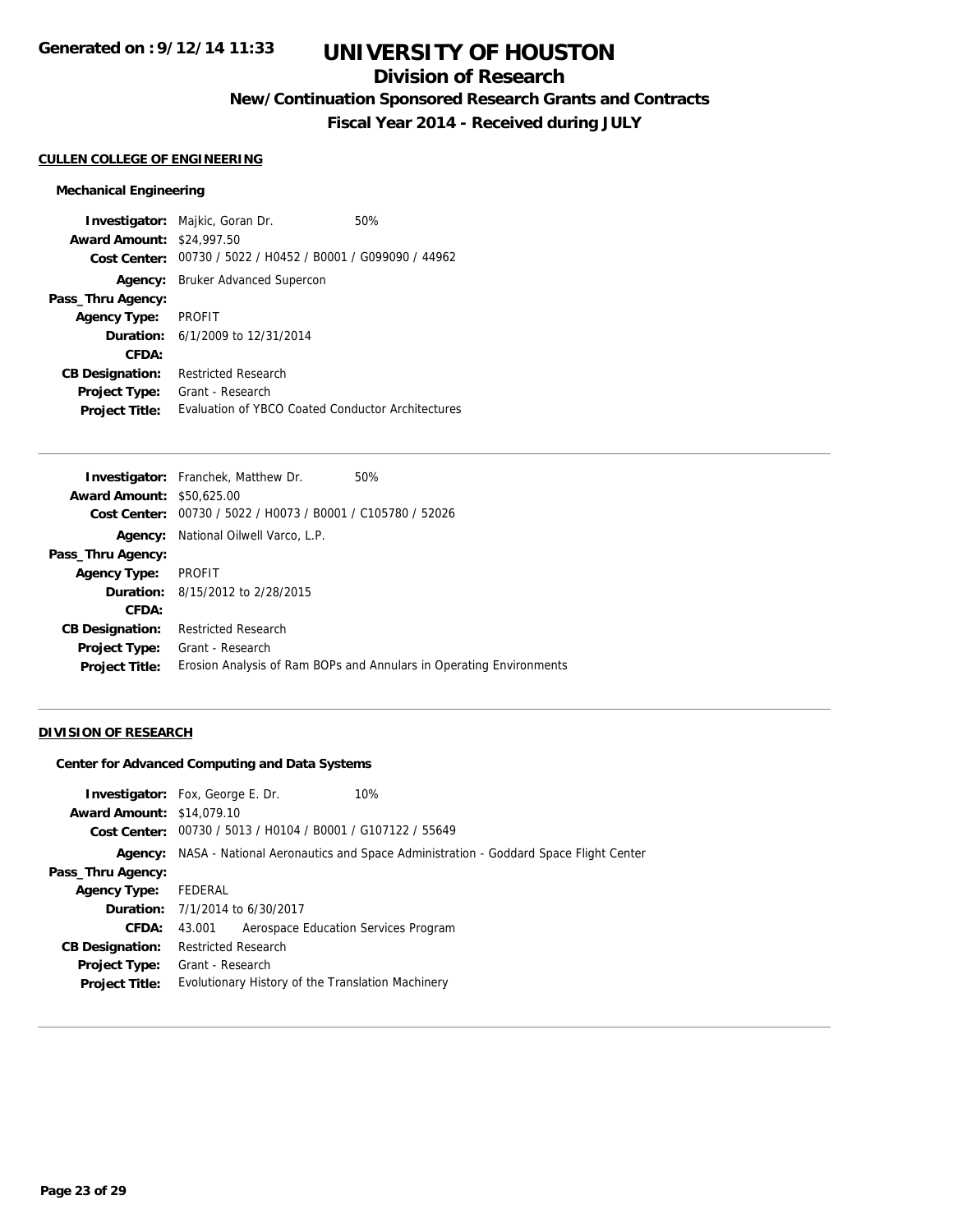# **Division of Research**

**New/Continuation Sponsored Research Grants and Contracts**

**Fiscal Year 2014 - Received during JULY**

#### **DIVISION OF RESEARCH**

### **Center for Advanced Computing and Data Systems**

|                                  | <b>Investigator:</b> Kakadiaris, Ioannis Dr.<br>16%                                                                                                  |
|----------------------------------|------------------------------------------------------------------------------------------------------------------------------------------------------|
| <b>Award Amount: \$12,574.08</b> |                                                                                                                                                      |
|                                  | Cost Center: 00730 / 5013 / H0110 / B0001 / G106180 / 53725                                                                                          |
|                                  | <b>Agency:</b> National Science Foundation                                                                                                           |
| Pass_Thru Agency:                |                                                                                                                                                      |
| <b>Agency Type:</b>              | FEDERAL                                                                                                                                              |
|                                  | <b>Duration:</b> 8/1/2013 to 7/31/2016                                                                                                               |
| <b>CFDA:</b>                     | Mathematical and Physical Sciences<br>47.049                                                                                                         |
| <b>CB Designation:</b>           | <b>Restricted Research</b>                                                                                                                           |
| <b>Project Type:</b>             | Grant - Research                                                                                                                                     |
| <b>Project Title:</b>            | Sparse 3D-Data Representations from Compactly Supported Atoms for Rigid Motion Invariant Classification with<br>Applications to Neuroscience Imaging |

#### **Center for Neuromotor & Biomechanics Research**

| <b>Investigator:</b> Clarke, Mark Dr. |                                         |                                                             | 5%                                                                                   |
|---------------------------------------|-----------------------------------------|-------------------------------------------------------------|--------------------------------------------------------------------------------------|
| <b>Award Amount: \$2,600.00</b>       |                                         |                                                             |                                                                                      |
|                                       |                                         | Cost Center: 00730 / 5013 / H0521 / B0001 / G102913 / 50107 |                                                                                      |
|                                       |                                         |                                                             | Agency: NASA - National Aeronautics and Space Administration - Johnson Space Center  |
| Pass_Thru Agency:                     |                                         |                                                             |                                                                                      |
| <b>Agency Type:</b>                   | FEDERAL                                 |                                                             |                                                                                      |
|                                       | <b>Duration:</b> 11/3/2011 to 11/2/2015 |                                                             |                                                                                      |
| CFDA:                                 | 43.003                                  |                                                             | Basic Research, Educational Outreach, or Training in the area of Exploration         |
| <b>CB Designation:</b>                | <b>Restricted Research</b>              |                                                             |                                                                                      |
|                                       | <b>Project Type:</b> Grant - Research   |                                                             |                                                                                      |
| <b>Project Title:</b>                 |                                         |                                                             | Effects of Long-Term Exposure to Microgravity on Salivary Markers of Innate Immunity |
|                                       |                                         |                                                             |                                                                                      |

|                                 | <b>Investigator:</b> O'Connor, Daniel Dr. | 5%                                                                                         |
|---------------------------------|-------------------------------------------|--------------------------------------------------------------------------------------------|
| <b>Award Amount: \$2,600.00</b> |                                           |                                                                                            |
|                                 |                                           | Cost Center: 00730 / 5013 / H0521 / B0001 / G102913 / 50107                                |
|                                 |                                           | <b>Agency:</b> NASA - National Aeronautics and Space Administration - Johnson Space Center |
| Pass_Thru Agency:               |                                           |                                                                                            |
| <b>Agency Type:</b>             | FEDERAL                                   |                                                                                            |
|                                 | <b>Duration:</b> 11/3/2011 to 11/2/2015   |                                                                                            |
| CFDA:                           | 43.003                                    | Basic Research, Educational Outreach, or Training in the area of Exploration               |
| <b>CB Designation:</b>          | <b>Restricted Research</b>                |                                                                                            |
| Project Type:                   | Grant - Research                          |                                                                                            |
| <b>Project Title:</b>           |                                           | Effects of Long-Term Exposure to Microgravity on Salivary Markers of Innate Immunity       |
|                                 |                                           |                                                                                            |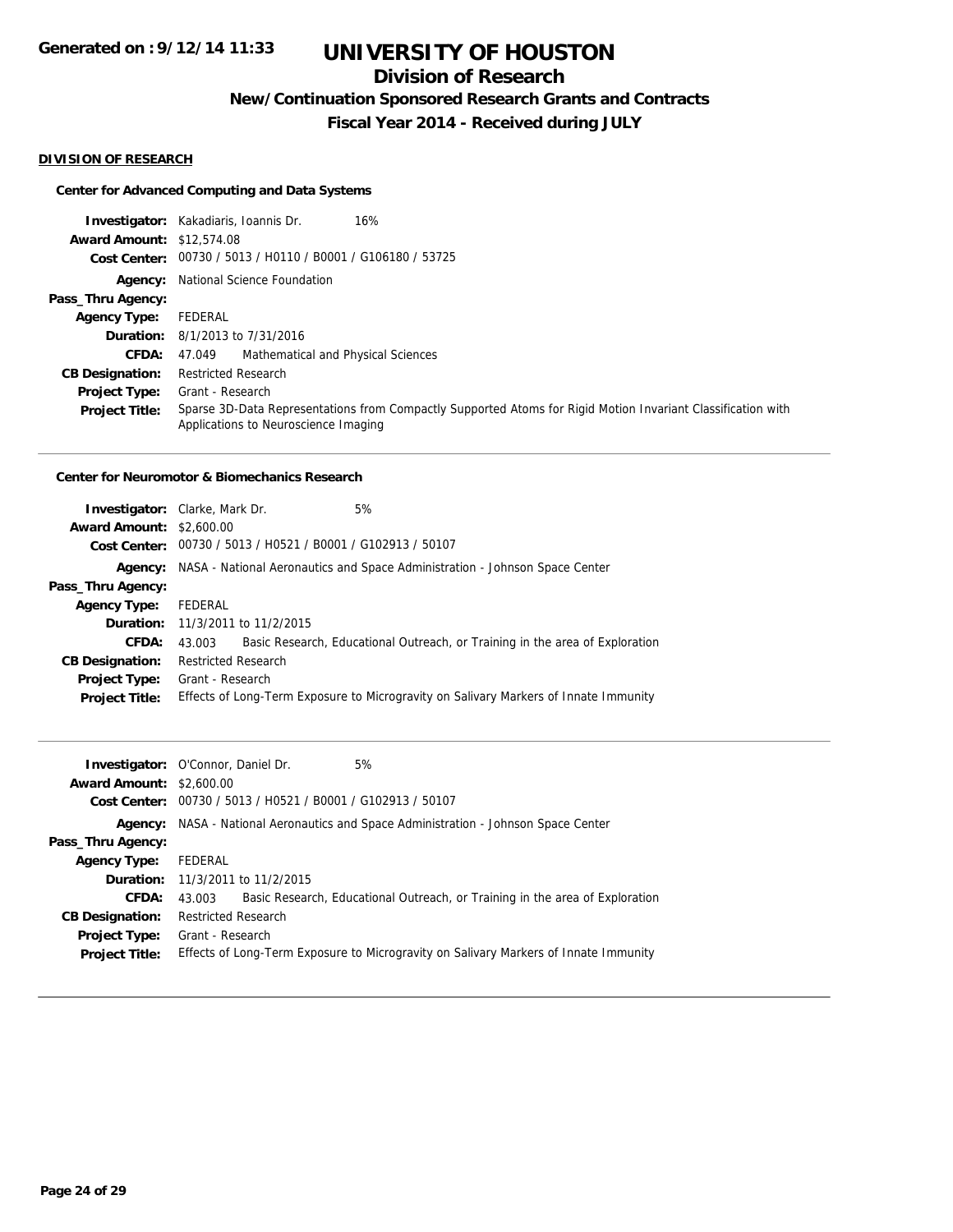## **Division of Research**

**New/Continuation Sponsored Research Grants and Contracts**

**Fiscal Year 2014 - Received during JULY**

#### **DIVISION OF RESEARCH**

#### **Center for Neuromotor & Biomechanics Research**

| <b>Investigator:</b> Lowder, Thomas Dr.                                              | 10%                                                                          |  |
|--------------------------------------------------------------------------------------|------------------------------------------------------------------------------|--|
| <b>Award Amount: \$5,200.00</b>                                                      |                                                                              |  |
| Cost Center: 00730 / 5013 / H0521 / B0001 / G102913 / 50107                          |                                                                              |  |
| Agency: NASA - National Aeronautics and Space Administration - Johnson Space Center  |                                                                              |  |
|                                                                                      |                                                                              |  |
| FEDERAL                                                                              |                                                                              |  |
| <b>Duration:</b> 11/3/2011 to 11/2/2015                                              |                                                                              |  |
| 43.003                                                                               | Basic Research, Educational Outreach, or Training in the area of Exploration |  |
| <b>Restricted Research</b>                                                           |                                                                              |  |
| Grant - Research                                                                     |                                                                              |  |
| Effects of Long-Term Exposure to Microgravity on Salivary Markers of Innate Immunity |                                                                              |  |
| <b>Project Type:</b>                                                                 |                                                                              |  |

|                                  | <b>Investigator:</b> Simpson, Richard Dr.                                           |  | 80%                                                                                  |
|----------------------------------|-------------------------------------------------------------------------------------|--|--------------------------------------------------------------------------------------|
| <b>Award Amount: \$41,600.00</b> |                                                                                     |  |                                                                                      |
|                                  | Cost Center: 00730 / 5013 / H0521 / B0001 / G102913 / 50107                         |  |                                                                                      |
|                                  | Agency: NASA - National Aeronautics and Space Administration - Johnson Space Center |  |                                                                                      |
| Pass_Thru Agency:                |                                                                                     |  |                                                                                      |
| <b>Agency Type:</b>              | FEDERAL                                                                             |  |                                                                                      |
|                                  | <b>Duration:</b> 11/3/2011 to 11/2/2015                                             |  |                                                                                      |
| <b>CFDA:</b>                     | 43.003                                                                              |  | Basic Research, Educational Outreach, or Training in the area of Exploration         |
| <b>CB Designation:</b>           | <b>Restricted Research</b>                                                          |  |                                                                                      |
| <b>Project Type:</b>             | Grant - Research                                                                    |  |                                                                                      |
| <b>Project Title:</b>            |                                                                                     |  | Effects of Long-Term Exposure to Microgravity on Salivary Markers of Innate Immunity |
|                                  |                                                                                     |  |                                                                                      |

### **TcSUH**

|                                         | <b>Investigator:</b> Ren, Zhifeng Dr.          | 50%                                         |  |
|-----------------------------------------|------------------------------------------------|---------------------------------------------|--|
| <b>Award Amount: \$117,365.50</b>       |                                                |                                             |  |
| Cost Center:                            | 00730 / 5013 / H0452 / B0001 / G106779 / 53093 |                                             |  |
|                                         | <b>Agency:</b> Ohio State University           |                                             |  |
| <b>Pass_Thru Agency:</b> U.S. Air Force |                                                |                                             |  |
| <b>Agency Type:</b>                     | FEDERAL                                        |                                             |  |
|                                         | <b>Duration:</b> 1/1/2013 to 11/15/2014        |                                             |  |
| CFDA:                                   | 12.800                                         | Air Force Defense Research Sciences Program |  |
| <b>CB Designation:</b>                  | <b>Restricted Research</b>                     |                                             |  |
| <b>Project Type:</b>                    | Grant - Research                               |                                             |  |
| <b>Project Title:</b>                   | MURI: Cryogenic Peltier Cooling                |                                             |  |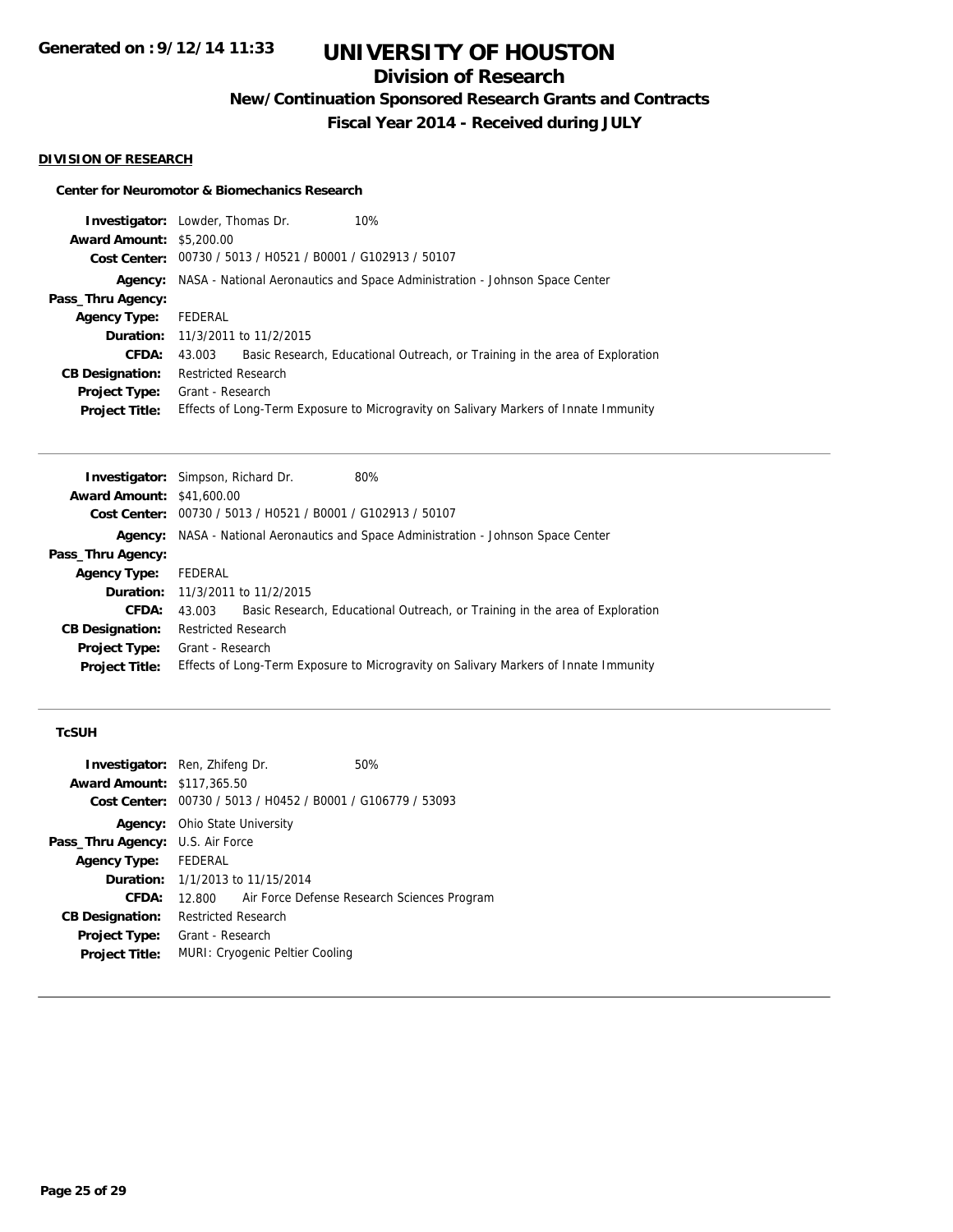## **Division of Research**

**New/Continuation Sponsored Research Grants and Contracts**

**Fiscal Year 2014 - Received during JULY**

#### **DIVISION OF RESEARCH**

## **TcSUH**

| <b>Award Amount: \$24,000.00</b><br>Cost Center: 00730 / 5013 / H0107 / B0001 / C108389 / 55592              |                                                                                  |  |  |
|--------------------------------------------------------------------------------------------------------------|----------------------------------------------------------------------------------|--|--|
|                                                                                                              |                                                                                  |  |  |
|                                                                                                              |                                                                                  |  |  |
|                                                                                                              | <b>Agency:</b> U.S. Air Force - Asian Office of Aerospace Research & Development |  |  |
| Pass_Thru Agency:                                                                                            |                                                                                  |  |  |
| FEDERAL<br><b>Agency Type:</b>                                                                               |                                                                                  |  |  |
| <b>Duration:</b> 6/25/2014 to 12/24/2015                                                                     |                                                                                  |  |  |
| 12.800 Air Force Defense Research Sciences Program<br>CFDA:                                                  |                                                                                  |  |  |
| <b>Restricted Research</b><br><b>CB Designation:</b>                                                         |                                                                                  |  |  |
| Grant - Research<br><b>Project Type:</b>                                                                     |                                                                                  |  |  |
| Metal Nanoshells for Plasmonically Enhanced Solar-to-Fuel Photocatalytic Conversion<br><b>Project Title:</b> |                                                                                  |  |  |

|                                  | <b>Investigator:</b> Majkic, Goran Dr.            | 50% |
|----------------------------------|---------------------------------------------------|-----|
| <b>Award Amount: \$24,997.50</b> |                                                   |     |
| Cost Center:                     | 00730 / 5022 / H0452 / B0001 / G099090 / 44962    |     |
|                                  | <b>Agency:</b> Bruker Advanced Supercon           |     |
| Pass_Thru Agency:                |                                                   |     |
| <b>Agency Type:</b>              | <b>PROFIT</b>                                     |     |
|                                  | <b>Duration:</b> $6/1/2009$ to $12/31/2014$       |     |
| CFDA:                            |                                                   |     |
| <b>CB Designation:</b>           | <b>Restricted Research</b>                        |     |
| <b>Project Type:</b>             | Grant - Research                                  |     |
| <b>Project Title:</b>            | Evaluation of YBCO Coated Conductor Architectures |     |

### **TIMES**

|                        | 7%<br><b>Investigator:</b> Francis, David Dr.                                                                                      |  |
|------------------------|------------------------------------------------------------------------------------------------------------------------------------|--|
| <b>Award Amount:</b>   | \$60,705.61                                                                                                                        |  |
| <b>Cost Center:</b>    | 00730 / 5013 / H0063 / B0001 / G107513 / 55526                                                                                     |  |
|                        | <b>Agency:</b> U.S. Department of Education                                                                                        |  |
| Pass_Thru Agency:      |                                                                                                                                    |  |
| <b>Agency Type:</b>    | FEDERAL                                                                                                                            |  |
|                        | <b>Duration:</b> $7/1/2014$ to $6/30/2015$                                                                                         |  |
| CFDA:                  | National Institute on Student Achievement, Curriculum and Assessment<br>84.305                                                     |  |
| <b>CB Designation:</b> | <b>Restricted Research</b>                                                                                                         |  |
| <b>Project Type:</b>   | Grant - Research                                                                                                                   |  |
| <b>Project Title:</b>  | Consistency Management & Cooperative Discipline (CMCD): An Efficacy Trial with Students in Third and Fourth<br>Grade Urban Schools |  |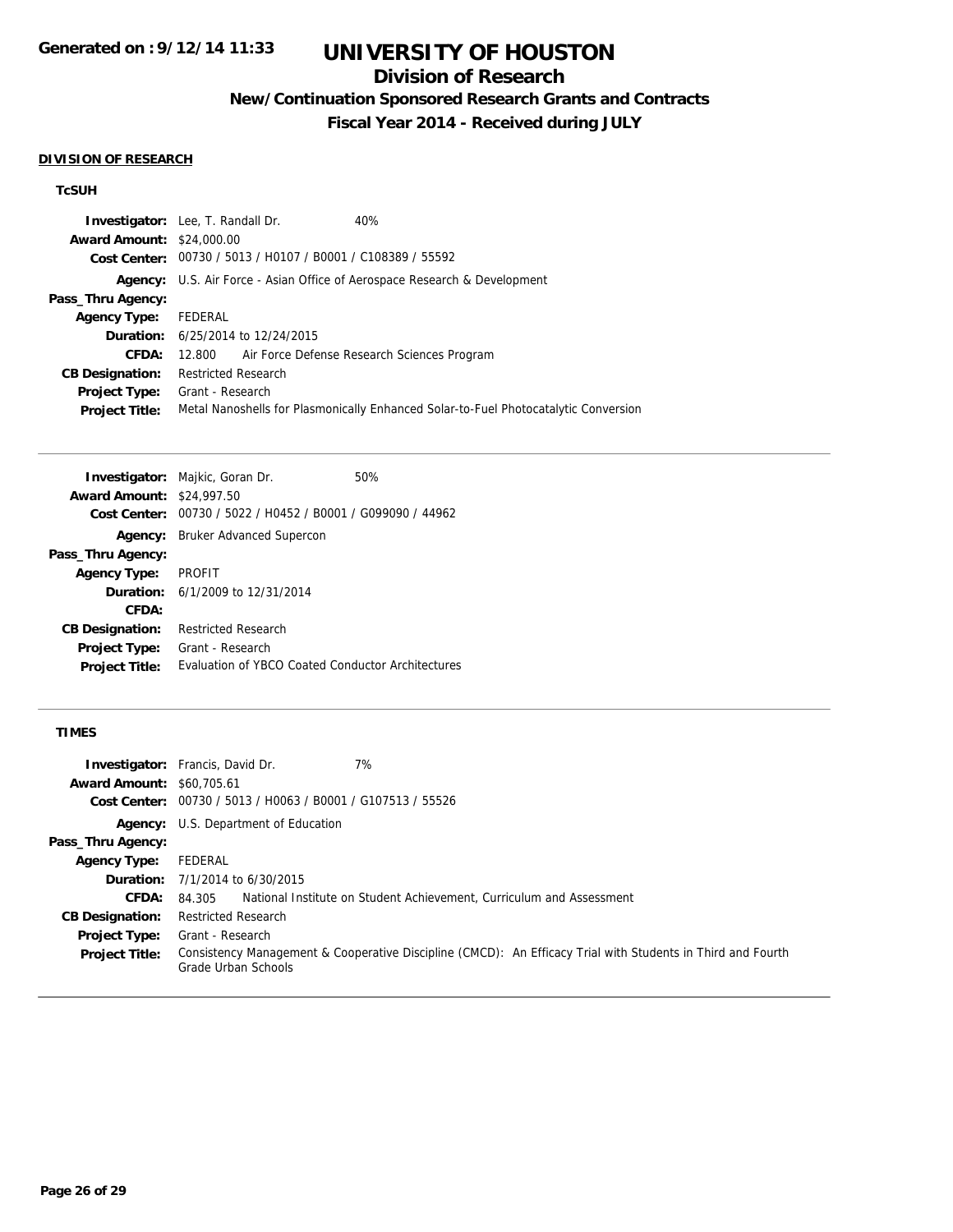# **UNIVERSITY OF HOUSTON**

## **Division of Research**

**New/Continuation Sponsored Research Grants and Contracts**

**Fiscal Year 2014 - Received during JULY**

#### **DIVISION OF RESEARCH**

## **TIMES**

|                                   | 16%<br><b>Investigator:</b> Carlson, Coleen Dr.                                                                                    |
|-----------------------------------|------------------------------------------------------------------------------------------------------------------------------------|
| <b>Award Amount: \$138,755.68</b> |                                                                                                                                    |
|                                   | Cost Center: 00730 / 5013 / H0063 / B0001 / G107513 / 55526                                                                        |
|                                   | <b>Agency:</b> U.S. Department of Education                                                                                        |
| Pass_Thru Agency:                 |                                                                                                                                    |
| <b>Agency Type:</b>               | FEDERAL                                                                                                                            |
|                                   | <b>Duration:</b> $7/1/2014$ to $6/30/2015$                                                                                         |
| <b>CFDA:</b>                      | 84.305 • National Institute on Student Achievement, Curriculum and Assessment                                                      |
| <b>CB Designation:</b>            | <b>Restricted Research</b>                                                                                                         |
| <b>Project Type:</b>              | Grant - Research                                                                                                                   |
| <b>Project Title:</b>             | Consistency Management & Cooperative Discipline (CMCD): An Efficacy Trial with Students in Third and Fourth<br>Grade Urban Schools |

| <b>Investigator:</b> Mehta, Paras Dr. |                                                             |  | 70%                                                   |
|---------------------------------------|-------------------------------------------------------------|--|-------------------------------------------------------|
| <b>Award Amount: \$8,857.10</b>       |                                                             |  |                                                       |
|                                       | Cost Center: 00730 / 5013 / H0288 / B0001 / G108467 / 55444 |  |                                                       |
| Agency:                               | Michael E. DeBakey Veterans Affairs Medical Center          |  |                                                       |
|                                       | Pass_Thru Agency: Veterans Administration                   |  |                                                       |
| <b>Agency Type:</b>                   | FEDERAL                                                     |  |                                                       |
|                                       | <b>Duration:</b> 4/1/2014 to 9/30/2014                      |  |                                                       |
| <b>CFDA:</b>                          | 27.011                                                      |  | Intergovermental Personnel Act (IPA) Mobility Program |
| <b>CB Designation:</b>                | <b>Restricted Research</b>                                  |  |                                                       |
| <b>Project Type:</b>                  | Special Research Agreement - Research                       |  |                                                       |
| <b>Project Title:</b>                 | Peer Facilities VISN Contract FY 14-15 - Sonya Stokes       |  |                                                       |
|                                       |                                                             |  |                                                       |

| <b>Investigator:</b> Mehta, Paras Dr. |                                                             |  | 70%                                                   |
|---------------------------------------|-------------------------------------------------------------|--|-------------------------------------------------------|
| <b>Award Amount: \$9,905.70</b>       |                                                             |  |                                                       |
|                                       | Cost Center: 00730 / 5043 / H0288 / B0001 / G108407 / 55410 |  |                                                       |
| Agency:                               | Michael E. DeBakey Veterans Affairs Medical Center          |  |                                                       |
| Pass_Thru Agency:                     | Veterans Administration                                     |  |                                                       |
| <b>Agency Type:</b>                   | FEDERAL                                                     |  |                                                       |
|                                       | <b>Duration:</b> 4/1/2014 to 9/30/2014                      |  |                                                       |
| CFDA:                                 | 27.011                                                      |  | Intergovermental Personnel Act (IPA) Mobility Program |
| <b>CB Designation:</b>                | <b>Restricted Research</b>                                  |  |                                                       |
| <b>Project Type:</b>                  | Contract - Research                                         |  |                                                       |
| <b>Project Title:</b>                 | Peer Facilities VISN Contract FY 14-15                      |  |                                                       |
|                                       |                                                             |  |                                                       |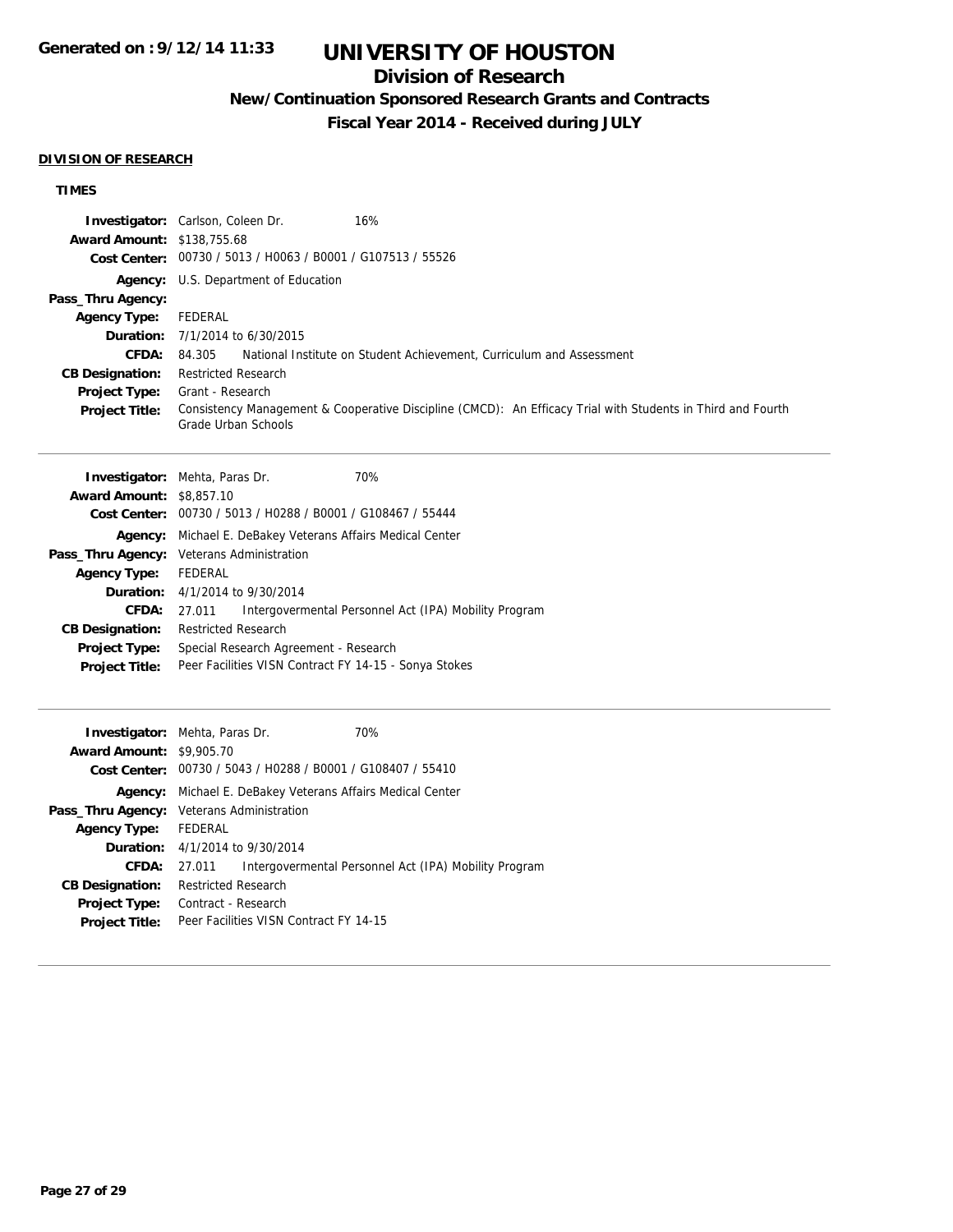# **UNIVERSITY OF HOUSTON**

## **Division of Research**

**New/Continuation Sponsored Research Grants and Contracts**

**Fiscal Year 2014 - Received during JULY**

#### **GRADUATE COLLEGE OF SOCIAL WORK**

### **Child & Family for Innovative Research**

| <b>Award Amount: \$206,167.99</b>             | <b>Investigator:</b> Cheung, Monit Dr.<br>25%                                                                                                                                                               |  |  |
|-----------------------------------------------|-------------------------------------------------------------------------------------------------------------------------------------------------------------------------------------------------------------|--|--|
|                                               | Cost Center: 00730 / 5015 / H0509 / B0100 / C108501 / 55583                                                                                                                                                 |  |  |
| Pass_Thru Agency:<br><b>Agency Type:</b>      | Agency: Texas Department of Family and Protective Services<br>Department of Health and Human Services<br><b>FEDERAL</b>                                                                                     |  |  |
| Duration:                                     | 6/1/2014 to 6/30/2015                                                                                                                                                                                       |  |  |
| <b>CFDA:</b>                                  | 93.658<br><b>Foster Care</b>                                                                                                                                                                                |  |  |
| <b>CB Designation:</b>                        | Non Restricted Research                                                                                                                                                                                     |  |  |
| Project Type:                                 | Grant - Research                                                                                                                                                                                            |  |  |
| <b>Project Title:</b>                         | Companion Project for National Center for Child Welfare Curriculum Development Child Welfare Education<br>Project-HHS-2013-ACF-ACYF-CT-0595                                                                 |  |  |
|                                               | 75%<br><b>Investigator:</b> Bordnick, Patrick Dr.                                                                                                                                                           |  |  |
| <b>Award Amount: \$618,503.96</b>             | Cost Center: 00730 / 5015 / H0509 / B0100 / C108501 / 55583                                                                                                                                                 |  |  |
|                                               |                                                                                                                                                                                                             |  |  |
|                                               | <b>Agency:</b> Texas Department of Family and Protective Services                                                                                                                                           |  |  |
| Pass_Thru Agency:                             | Department of Health and Human Services                                                                                                                                                                     |  |  |
| <b>Agency Type:</b>                           | <b>FEDERAL</b>                                                                                                                                                                                              |  |  |
| Duration:                                     | 6/1/2014 to 6/30/2015                                                                                                                                                                                       |  |  |
| <b>CFDA:</b>                                  | 93.658<br><b>Foster Care</b>                                                                                                                                                                                |  |  |
| <b>CB Designation:</b>                        | Non Restricted Research                                                                                                                                                                                     |  |  |
| <b>Project Type:</b><br><b>Project Title:</b> | Grant - Research<br>Companion Project for National Center for Child Welfare Curriculum Development Child Welfare Education                                                                                  |  |  |
|                                               | Project-HHS-2013-ACF-ACYF-CT-0595                                                                                                                                                                           |  |  |
|                                               |                                                                                                                                                                                                             |  |  |
|                                               | <b>Investigator:</b> Torres-Hostos, Luis Dr.<br>100%                                                                                                                                                        |  |  |
| <b>Award Amount: \$45,050.00</b>              |                                                                                                                                                                                                             |  |  |
|                                               | Cost Center: 00730 / 5043 / H0509 / B0001 / G107836 / 54843                                                                                                                                                 |  |  |
|                                               | <b>Agency:</b> Urban Strategies                                                                                                                                                                             |  |  |
|                                               | Pass_Thru Agency: Administration for Children and Families                                                                                                                                                  |  |  |
| <b>Agency Type:</b>                           | <b>FEDERAL</b>                                                                                                                                                                                              |  |  |
| Duration:                                     | 9/30/2013 to 9/29/2014                                                                                                                                                                                      |  |  |
| <b>CFDA:</b>                                  | Not Elsewhere Classified<br>00.000                                                                                                                                                                          |  |  |
| <b>CB Designation:</b>                        | <b>Restricted Research</b>                                                                                                                                                                                  |  |  |
| <b>Project Type:</b>                          | Contract - Research                                                                                                                                                                                         |  |  |
| <b>Project Title:</b>                         | Evaluation and Human Trafficking content support under Urban Strategies: Prime Administration for Children and<br>Families (ACF) Enhancing the Health Care Systems Response to Human Trafficking initiative |  |  |